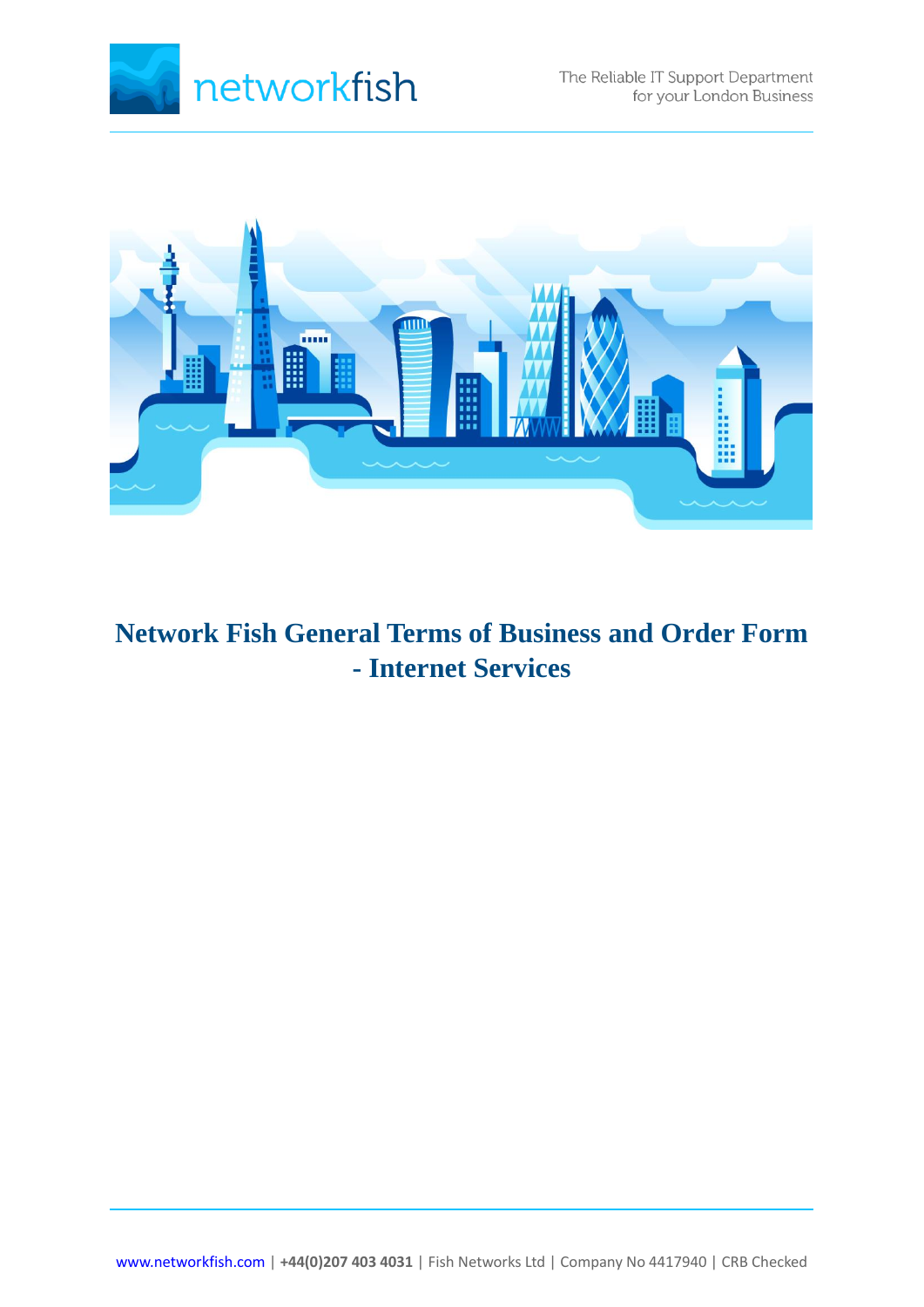

This document (the "General Terms") sets out the general terms and conditions on which Network Fish will provide internet services to the Customer. Terms and Conditions which are specific to certain services are set out in the relevant Service Document ("Additional Terms").

Network Fish and the Customer hereby agree as follows:

#### **1. DEFINITIONS**

1.1 In the Contract, the following terms shall have the meanings assigned to them below:

| "Acceptable Use Policy"                   | the acceptable use policy document of Network Fish (where applica-<br>ble to a Service) as current from time to time (copy available from<br>Network Fish upon request, including via sales@networkfish.com                                                                                                                                                                                                                           |
|-------------------------------------------|---------------------------------------------------------------------------------------------------------------------------------------------------------------------------------------------------------------------------------------------------------------------------------------------------------------------------------------------------------------------------------------------------------------------------------------|
| "Acceptance Date"                         | the date on which the Customer signs or is deemed to have signed the<br>acceptance test certificate as set out in Clause 2.2.1 (if applicable).                                                                                                                                                                                                                                                                                       |
| "Acceptance Test Period"                  | five (5) Working Days from the date that the Customer is notified by<br>Network Fish in writing that the Service is ready for use (if applicable).                                                                                                                                                                                                                                                                                    |
| "Acceptance Tests"                        | the tests to be carried out by the Customer following handover of the<br>Service(s) during the Acceptance Test Period as set out in the relevant<br>Service Document (if applicable) and "Acceptance Testing" shall be<br>construed accordingly.                                                                                                                                                                                      |
| "Affiliate"                               | an entity that directly or indirectly controls, is controlled by or is un-<br>der common control with a Party. For purposes of the foregoing,<br>"control" shall mean the ownership of more than fifty percent (50%)<br>of the (i) voting power to elect the directors of the said entity, or (ii)<br>ownership interest in the said entity.                                                                                          |
| "Annual Charge"                           | the on-going fee for the provision of the Service(s), where applicable,<br>as detailed on the Order Form (and, if applicable, as amended in line<br>with the Contract).                                                                                                                                                                                                                                                               |
| "Change Management Pro-<br>cess"          | the process of requesting and recording changes to the Service(s)<br>and/or the Contract detailed in the Network Fish Change Manage-<br>ment Process Document.                                                                                                                                                                                                                                                                        |
| "Change Management Pro-<br>cess Document" | the Network Fish change management process document as current<br>from time-to-time, copy available upon request including via<br>sales@Network Fish.com.                                                                                                                                                                                                                                                                             |
| "Change Order"                            | the change order agreement prepared in accordance with Network<br>Fish's Change Management Process.                                                                                                                                                                                                                                                                                                                                   |
| "Charges"                                 | the charges payable for the Service(s) as detailed in the Contract<br>which shall include any Annual Charge (where applicable), any Usage<br>Charges (if applicable), any Non-Recurring Charges (if applicable) and<br>any other charges set out in the Contract.                                                                                                                                                                     |
| "Confidential Information"                | any information concerning the business, accounts, finance, contrac-<br>tual dealings, customers, pricing, transactions or affairs of a Party<br>which are designated as, or which should reasonably be considered as<br>being, confidential.                                                                                                                                                                                         |
| "Connectivity Service"                    | a service set out in Network Fish's Service Document for Connectivity<br>Services, as current from time-to-time.                                                                                                                                                                                                                                                                                                                      |
| "Contract"                                | an Order Form together with (i) any commercial offer terms incorpo-<br>rated by reference on the Order Form, (ii) any special terms incorpo-<br>rated by reference on the Order Form and signed by the Parties;<br>and/or (iii) these General Terms; and (iv) the applicable Service Docu-<br>ment(s); and (v) any additional documents that are expressly stated to<br>form part of the Contract in the applicable Service Document. |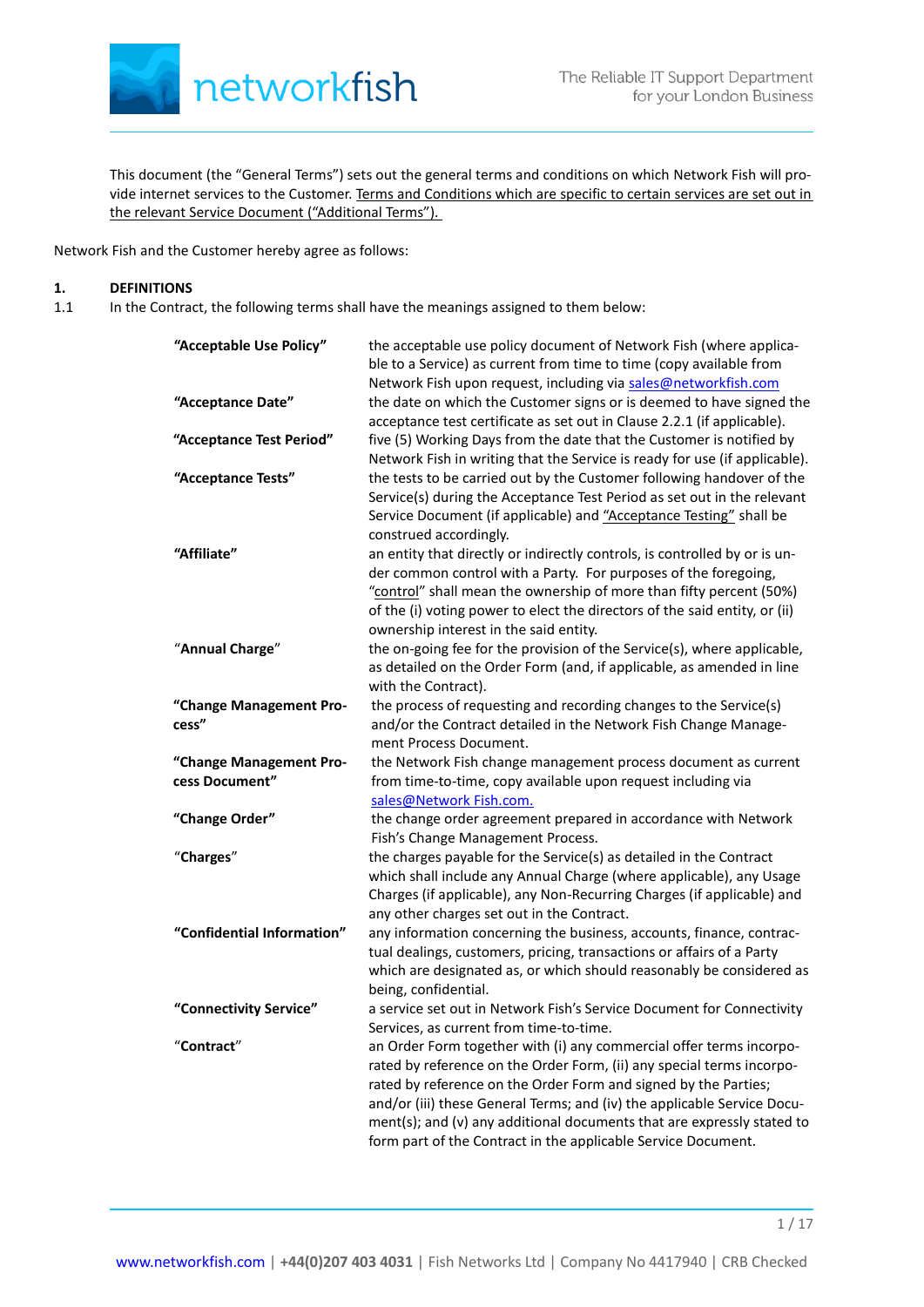| "Customer"                    | the entity purchasing Network Fish's products and/or services as de-<br>tailed on the Order Form.                                                                                                                                                                                                                                                                                                                                                                                                                                                                                                                                                                                                                                                     |
|-------------------------------|-------------------------------------------------------------------------------------------------------------------------------------------------------------------------------------------------------------------------------------------------------------------------------------------------------------------------------------------------------------------------------------------------------------------------------------------------------------------------------------------------------------------------------------------------------------------------------------------------------------------------------------------------------------------------------------------------------------------------------------------------------|
| "Customer Contact"            | the Customer's authorised representative specified as such in the<br>Contract, nominated to liaise and work with Network Fish in connec-<br>tion with the Service(s).                                                                                                                                                                                                                                                                                                                                                                                                                                                                                                                                                                                 |
| "Customer Content"            | the works of authorship, marks, data, information, materials and other<br>content that is sent, received, transmitted, hosted, stored, replicated<br>or otherwise made available by means of the Service(s), including<br>(without limitation) names, domain names, logos, designs, computer<br>software, recorded visual imagery (including video recordings and<br>photographs), sounds, audio materials (including master recordings),<br>musical compositions (including arrangements and lyrics), graphics (in-<br>cluding animation), textual matter, and any combination of the above.<br>For the avoidance of doubt, Customer Content does not include Mate-<br>rials. All Customer Content is and will remain the property of Cus-<br>tomer. |
| "Customer Equipment"          | items of equipment owned or leased by the Customer located either<br>at the Customer Site(s) or at an Network Fish Site (as applicable to the<br>particular Service(s)) and used in order to provide and/or receive the<br>Service(s).                                                                                                                                                                                                                                                                                                                                                                                                                                                                                                                |
| "Customer Site(s)"            | the customer locations at which the Service(s) will be provided (if ap-<br>plicable), as specified on the Order Form.                                                                                                                                                                                                                                                                                                                                                                                                                                                                                                                                                                                                                                 |
| "Documentation"               | any documentation provided to the Customer by Network Fish for the<br>purpose of providing the Service(s).                                                                                                                                                                                                                                                                                                                                                                                                                                                                                                                                                                                                                                            |
| "Due Date"                    | the due date for payment of an invoice for the Charges as set out in<br>Clause 5.6.                                                                                                                                                                                                                                                                                                                                                                                                                                                                                                                                                                                                                                                                   |
| "Electronic Signature"        | a signature that consists of one or more letters, characters, numbers<br>or other symbols in digital form incorporated in, attached to or associ-<br>ated with a human readable electronic version of the Contract docu-<br>ments using Network Fish's designated electronic signature software.                                                                                                                                                                                                                                                                                                                                                                                                                                                      |
| "Network Fish"                | Network Fish Limited, registered in England and Wales under company<br>registration number 04499567.                                                                                                                                                                                                                                                                                                                                                                                                                                                                                                                                                                                                                                                  |
| "Network Fish Equip-<br>ment" | the equipment (if any) owned by Network Fish and/or its suppliers,<br>which is located either at the Customer Site(s) or the Network Fish<br>Site(s) (as applicable) in order to provide the Service(s).                                                                                                                                                                                                                                                                                                                                                                                                                                                                                                                                              |
| "Network Fish Personnel"      | the staff and contractors of (i) Network Fish and (ii) Network Fish's<br>contractors and suppliers engaged in the provision of the Service(s).                                                                                                                                                                                                                                                                                                                                                                                                                                                                                                                                                                                                        |
| "Network Fish Site"           | the location(s) where the Service(s) will be provided from (where ap-<br>plicable to a particular Service) including any data centres owned and<br>operated by Network Fish or its suppliers.                                                                                                                                                                                                                                                                                                                                                                                                                                                                                                                                                         |
| "Force Majeure Event"         | any circumstance beyond a Party's reasonable control (including, with-<br>out limitation, act of God, the act or omission of the other Party, la-<br>bour dispute, act or omission of government or other appropriate au-<br>thority, act of terrorism, war, technological attack (including, but not<br>limited to denial of service attacks, attacks involving Malicious Code<br>and computer hacking), and regulatory and legal changes).                                                                                                                                                                                                                                                                                                          |
| "Initial Term"                | the initial term for which each Service shall be provided to the Cus-<br>tomer (if applicable), as set out on the Order Form and calculated<br>from the Service Commencement Date for that Service or as other-<br>wise specified in the applicable Service Document. The Initial Term is<br>not applicable to Pay As You Go Services.                                                                                                                                                                                                                                                                                                                                                                                                                |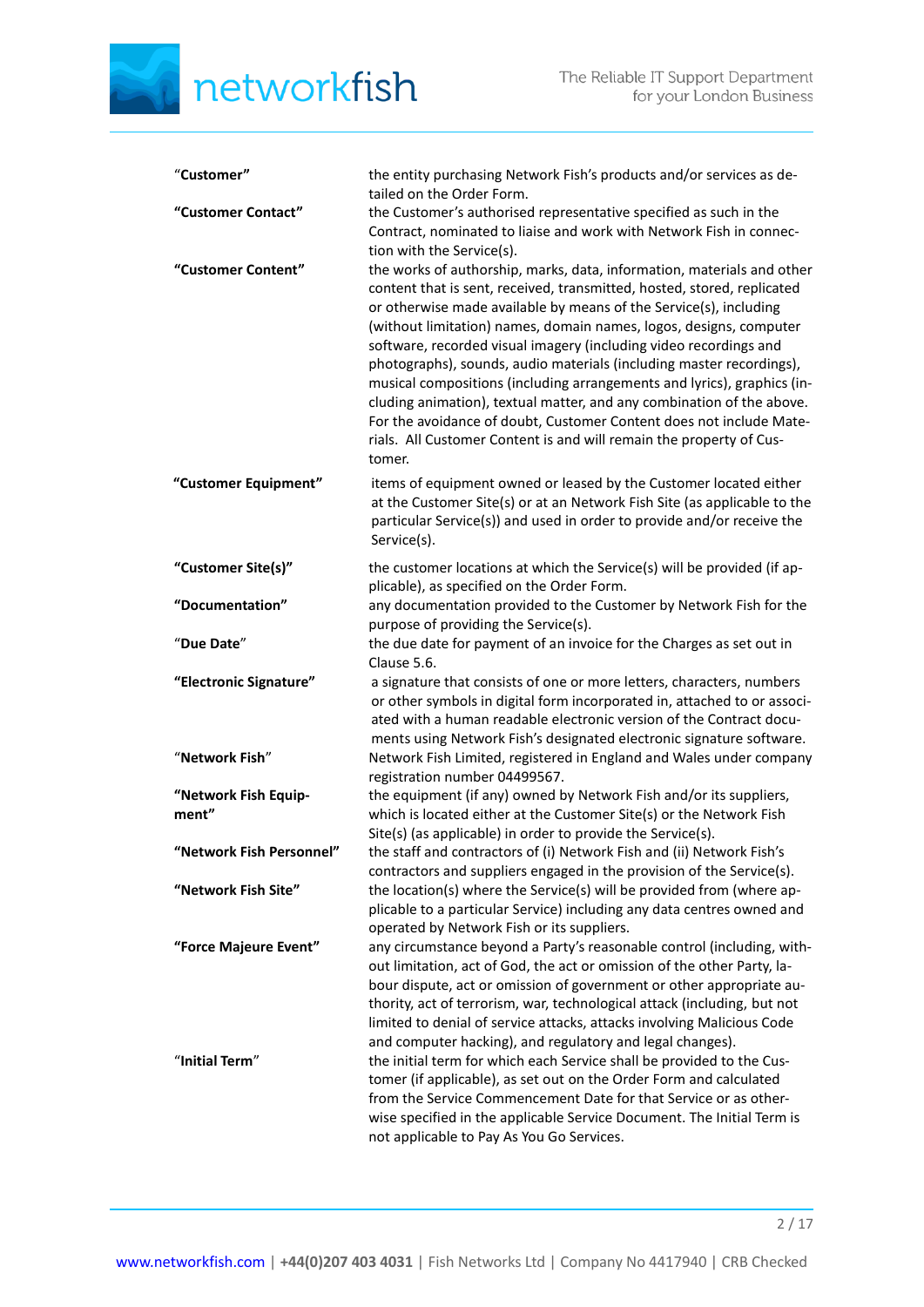| "Insolvent"                                          | (i) the appointment of, or the application to a court for the appoint-<br>ment of a liquidator, provisional liquidator, administrator, administra-<br>tive receiver or receiver; or (ii) entering into a scheme of arrangement<br>or composition with or for the benefit of creditors generally or any<br>class of creditors; or (iii) any reorganisation, moratorium or other ad-<br>ministration involving its creditors or any class of creditors; or (iv) a<br>resolution, or proposed resolution, to wind it up or strike it off; or (v)<br>becoming unable to pay debts as and when they become due or be-<br>coming deemed to become unable to pay debts as and when they be-<br>come due within the meaning of Section 123 of the Insolvency Act<br>1986.                                                                                                                 |
|------------------------------------------------------|-----------------------------------------------------------------------------------------------------------------------------------------------------------------------------------------------------------------------------------------------------------------------------------------------------------------------------------------------------------------------------------------------------------------------------------------------------------------------------------------------------------------------------------------------------------------------------------------------------------------------------------------------------------------------------------------------------------------------------------------------------------------------------------------------------------------------------------------------------------------------------------|
| "Intellectual Property"                              | patents, rights to inventions, copyright and neighbouring and related<br>rights, moral rights, trademarks and service marks, business names<br>and domain names, rights in get-up and trade dress, goodwill and the<br>right to sue for passing off or unfair competition, rights in designs,<br>rights in computer software, database rights, rights to use, and pro-<br>tect the confidentiality of, confidential information (including know-<br>how and trade secrets) and all other intellectual property rights, in<br>each case whether registered or unregistered and including all appli-<br>cations and rights to apply for and be granted, renewals or extensions<br>of, and rights to claim priority from, such rights and all similar or<br>equivalent rights or forms of protection which subsist or will subsist<br>now or in the future in any part of the world. |
| "Laws"                                               | all treaties and applicable statutory enactments (as amended, re-<br>placed, or re-enacted from time to time) and any bye-laws, statutory<br>instruments, rules, regulations, orders, notices, directions, consents<br>or permissions made, required or granted thereunder and any condi-<br>tion attaching thereto, including any specific laws mentioned by name<br>herein.                                                                                                                                                                                                                                                                                                                                                                                                                                                                                                     |
| "Malicious Code"                                     | viruses, logic bombs, worms, trojan horses or other types of destruc-<br>tive, disruptive or nuisance programs.                                                                                                                                                                                                                                                                                                                                                                                                                                                                                                                                                                                                                                                                                                                                                                   |
| "Materials"                                          | all literary works or other works of authorship (such as computer pro-<br>grams, program listings, programming tools, Documentation, reports,<br>drawings and similar works) that are developed or provided by Net-<br>work Fish to the Customer pursuant to the Contract or otherwise in<br>connection with the Service(s). For the avoidance of doubt, Materials<br>do not include Customer Content.                                                                                                                                                                                                                                                                                                                                                                                                                                                                            |
| "Non-Recurring Charges"                              | the one-off charges (if any) for the Service(s) or Purchased Equipment,<br>including any installation fees or purchase fees, as detailed on the Or-<br>der Form (and, if applicable, as amended in line with the Contract).                                                                                                                                                                                                                                                                                                                                                                                                                                                                                                                                                                                                                                                       |
| "Normal Business Hours"<br>"Order Form"<br>"Parties" | 9 a.m. to 5.00 p.m. on any Working Day.<br>the completed Network Fish order form signed by the Parties.<br>the Customer and Network Fish and "Party" shall be construed ac-<br>cordingly.                                                                                                                                                                                                                                                                                                                                                                                                                                                                                                                                                                                                                                                                                         |
| "Pay As You Go Services"                             | services described as such in the applicable Service Document, and<br>designated as such on the Order Form, which are provided on the ba-<br>sis that there is no fixed Initial Term and no commitment to paying an<br>Annual Charge.                                                                                                                                                                                                                                                                                                                                                                                                                                                                                                                                                                                                                                             |
| "Portal Terms of Use"                                | the terms of use applicable to, and accessible via, any portal provided<br>by Network Fish to the Customer for use with the Service(s) or other-<br>wise pursuant to the Contract.                                                                                                                                                                                                                                                                                                                                                                                                                                                                                                                                                                                                                                                                                                |
| "Professional Services"                              | the services described in Network Fish's Service Document for Profes-<br>sional Services as current from time to time.                                                                                                                                                                                                                                                                                                                                                                                                                                                                                                                                                                                                                                                                                                                                                            |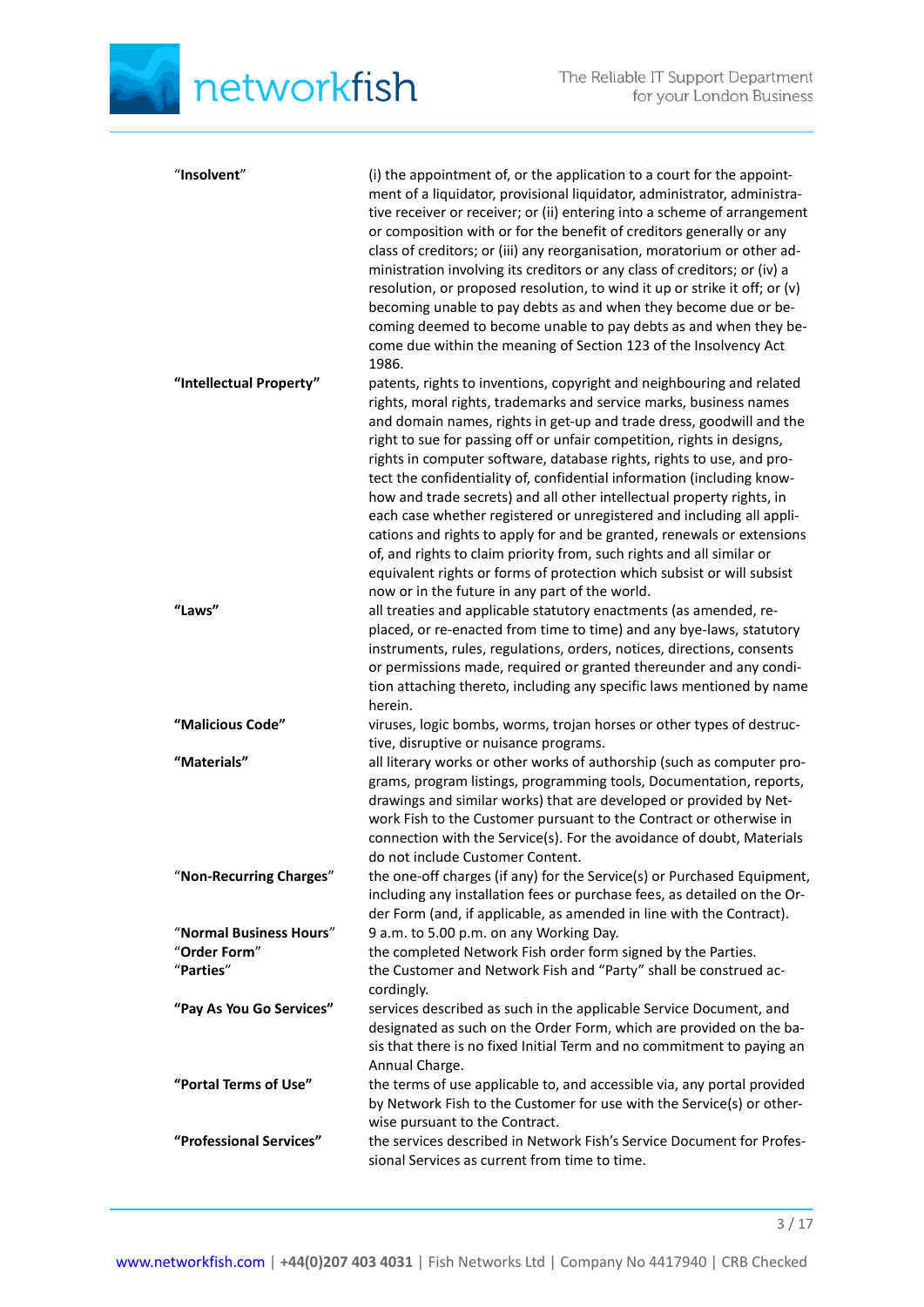| "Purchased Equipment"          | the equipment (if any) purchased by the Customer and sold by Net-<br>work Fish in conjunction with the provision of a Service, as specified<br>on an Order Form and clarified in the Service Document.                                                                                                                                                                                                                                                                          |
|--------------------------------|---------------------------------------------------------------------------------------------------------------------------------------------------------------------------------------------------------------------------------------------------------------------------------------------------------------------------------------------------------------------------------------------------------------------------------------------------------------------------------|
| "Rate Card"                    | the then-current rate card setting out the Usage Charges (if applica-<br>ble) to a particular Service, as provided to the Customer by Network<br>Fish from time to time in accordance with the applicable Service Doc-<br>ument.                                                                                                                                                                                                                                                |
| "Service(s)"                   | the service(s) to be provided by Network Fish to the Customer as set<br>out on the Order Form and further explained in the applicable Service<br>Document.                                                                                                                                                                                                                                                                                                                      |
| "Service Commencement<br>Date" | the earlier of (i) where a Service is subject to Acceptance Tests the Ac-<br>ceptance Date of that Service and (ii) where a Service is not subject to<br>Acceptance Tests, the date that the Customer is notified by Network<br>Fish in writing that the Service is ready for use; or the date that the<br>Customer actually starts using the Service, unless otherwise agreed in<br>writing between the Parties or otherwise specified in the applicable<br>Service Document.  |
| "Service Delivery Form"        | the form provided to the Customer by Network Fish requiring tech-<br>nical contact details and relevant technical information such as (where<br>applicable) rack and comms room locations, PSTN DDI numbers,<br>server names, applicable number ranges and features.                                                                                                                                                                                                            |
| "Service Document"             | Network Fish's service document current at the time of entering into<br>the Contract and referenced on the Order Form, containing details of<br>the service(s) Network Fish offers (or the component parts thereof)<br>and the Additional Terms applicable thereto, which are available from<br>Network Fish upon request (including via sales@Network Fish.com<br>and/or at URL (or other URL as notified from time to time)<br>http://www.Network Fish.com/terms-conditions). |
| "Software"                     | any software to which the Customer is provided with access pursuant<br>to the Contract, or any third-party software which the Customer pur-<br>chases through Network Fish including any software embedded in the<br>Network Fish Equipment and/or Customer Equipment.                                                                                                                                                                                                          |
| "Target Service Commence-      | the date by which Network Fish shall use reasonable endeavours to                                                                                                                                                                                                                                                                                                                                                                                                               |
| ment Date"                     | handover the Service(s) (if applicable), as detailed in the applicable<br>Service Document.                                                                                                                                                                                                                                                                                                                                                                                     |
| "Usage Charges"                | the fees (if any) for the use of a Service, calculated as set out in the<br>relevant Rate Card and the applicable Service Document and in ac-<br>cordance with the usage information collected by Network Fish's<br>monitoring and reporting systems.                                                                                                                                                                                                                           |
| "Working Day"                  | Monday to Friday (inclusive), excluding all public and bank holidays in<br>England and Wales.                                                                                                                                                                                                                                                                                                                                                                                   |

- 1.2 In the event of any conflict between (i) the Order Form, (ii) any special terms incorporated by reference on the Order Form and signed by the Parties, (iii) any commercial offer terms incorporated by reference on the Order Form, (iv) these General Terms, (v) the applicable Service Document(s), and (vi) any additional documents that are expressly stated to form part of the Contract in the applicable Service Document, the hierarchy of precedence shall be as stated here (with the Order Form having the highest precedence).
- 1.3 The headings in these General Terms are for ease of reference only and shall not be taken into account in the construction or interpretation of these General Terms.

# **2. ORDERING, SERVICE PROVISION & ACCEPTANCE**

2.1 An Network Fish order form signed and submitted by the Customer to Network Fish shall constitute an offer to acquire the Services specified in the order in accordance with the terms referenced therein. No order shall be deemed to have been accepted by Network Fish until that order form has been signed in acceptance by Network Fish. Once accepted by Network Fish, each Order Form shall form a Contract between the Parties from the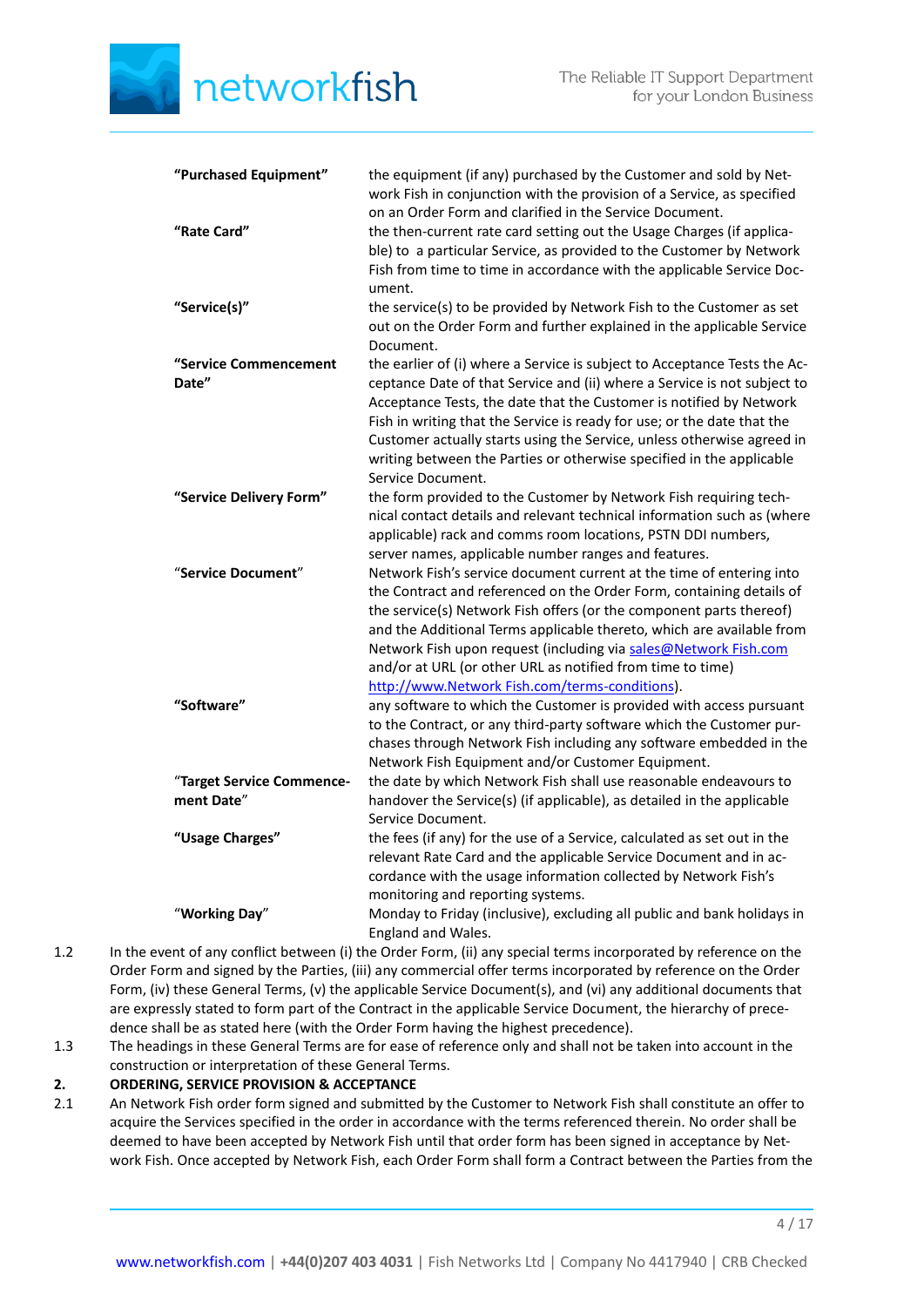

date the Order Form is accepted by Network Fish. Each Order Form shall form a separate contract in its own right.

- 2.2 Where a Service has a Target Service Commencement Date, Network Fish will notify the Customer in writing when it is ready to hand-over that Service to the Customer. Where a Service does not have a Target Service Commencement Date (such as Professional Services) Network Fish shall inform the Customer in writing when it is ready to commence performance of such Services. The following acceptance clauses shall apply where Acceptance Tests apply to a Service (as detailed in the applicable Service Document):
- 2.2.1 The Customer shall have the Acceptance Test Period in which to carry out the Acceptance Tests. The Customer shall sign Network Fish's standard acceptance test certificate upon successful passing of the Acceptance Tests and promptly return it to Network Fish. In the event that the Services do not pass the Acceptance Tests, the Customer shall serve written notice to this effect on Network Fish. In the event that the Customer (i) has not signed and returned the acceptance test certificate or (ii) served notice that the Service(s) have failed to pass the Acceptance Tests, by the expiry of the Acceptance Test Period, the Customer shall be deemed to have signed the acceptance test certificate upon expiry of the Acceptance Test Period. If the Customer has served notice that the Service(s) have failed to pass the Acceptance Tests before the expiry of the Acceptance Test Period then Network Fish shall remedy any defect in the Service(s) as soon as reasonably possible and re-submit the Service(s) to the Customer for Acceptance Testing. Network Fish shall have the right, but not the obligation, to be present during the carrying out of any Customer Acceptance Tests and to that end, the Customer shall provide Network Fish with not less than two (2) Working Days' notice of its intention to carry out the Acceptance Tests.
- 2.3 Where Network Fish agrees to delay the Service Commencement Date following the Customer's written request, or the Target Service Commencement Date is not met as a result of the Customer's delay or failure to fulfil its obligations under the Contract, the Annual Charges for that Service shall be payable from the Target Service Commencement Date for that Service, unless otherwise agreed in writing by the Parties. Nothing in this clause shall oblige Network Fish to agree to any delayed handover of the Service(s).
- 2.4 Network Fish reserves the right, at any time, to make any modification, change or addition to, or replacement of, any Service (or part thereof) or the Network Fish Equipment, where this is required to conform with any applicable safety requirements or Laws.
- 2.5 Subject to Clause 2.4 above and any specific provisions in the applicable Service Document(s), all requested changes to the Service(s) shall be dealt with in accordance with Network Fish's Change Management Process.

# **3. CUSTOMER SITE ACCESS**

- 3.1 Where necessary to enable Network Fish to carry out its obligations and exercise its rights under the Contract, the Customer shall provide Network Fish Personnel with such access to the Customer Site(s) as Network Fish shall reasonably require, subject to reasonable advance notice. Any period of delay in providing Network Fish Personnel with access to the Customer Site(s) shall be excluded from any service level calculations.
- 3.2 The Customer shall ensure that Network Fish Personnel have a safe working environment at the Customer Site(s). Network Fish Personnel will comply with all reasonable health and safety and security policies applicable to the Customer Site, provided in writing prior to, or at the time of entry to, the Customer Site(s).

# **4. FAULT MANAGEMENT**

- 4.1 Network Fish will support the Service(s) and deal with faults as per the provisions of the applicable Service Document(s). The Service(s) (or the component parts thereof) will be subject to the service levels (if any) set out in the applicable Service Document(s).
- 4.2 The Customer shall notify Network Fish of any material non-conformity or fault with the Service(s) as per the Service Document.
- 4.3 Any time incurred by Network Fish in investigating alleged faults or non-conformities with the Service(s) notified to it by the Customer, which are later found not to have existed, may be charged to the Customer in accordance with Network Fish's then-current standard rates together with any third party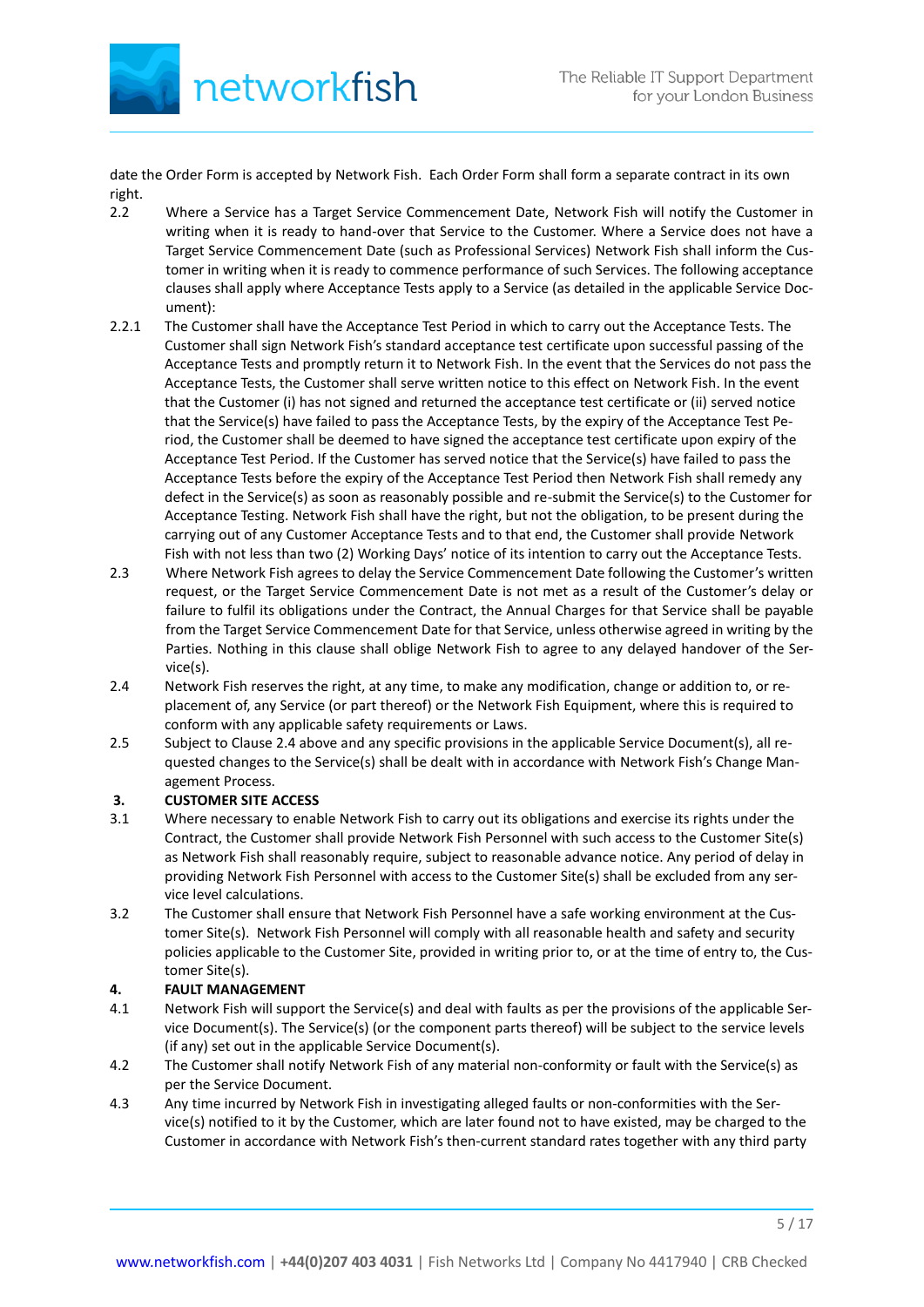

supplier costs incurred in investigating the same. The Customer shall be entitled to see reasonable documentary evidence attesting to such third-party costs.

# **5. FEES AND PAYMENT**<br>5.1 The Non-Recurring C

- The Non-Recurring Charges shall become invoiceable upon signature of the Order Form or Change Order as appropriate.
- 5.2 Subject to Clause 2.3, the Annual Charge (where applicable) shall be payable in advance from the Service Commencement Date in accordance with the payment frequency set out on the Order Form. The first payment (being for the remainder of the month in which the Service Commencement Date occurs, calculated on a pro-rata temporis basis, plus the following month / quarter / year, as applicable) shall be invoiceable by Network Fish on or following the relevant Service Commencement Date. Subsequent payments shall become invoiceable at the start of the month immediately preceding the month / quarter / year being invoiced.
- 5.3 Usage Charges (if applicable) shall be invoiceable monthly in arrears.
- 5.4 As from the Service Commencement Date, the Annual Charge shall, subject to anything contrary in the applicable Service Document, be firm and fixed for the duration of the Initial Term. With effect from the expiry of the Initial Term, Network Fish shall be entitled to revise the Annual Charge to reflect Network Fish's then current standard rates, by giving the Customer not less than ninety (90) days prior written notice.
- 5.5 All Charges are payable in sterling and are exclusive of Value Added Tax and any other applicable taxes which shall be payable by the Customer in addition, in the manner prescribed by law.
- 5.6 Invoices for the Charges (save where specified otherwise herein) shall be paid by the Customer within thirty (30) days of the date of the invoice. The Customer shall pay all invoiced amounts without any deductions, with-holdings, counter-claims and/or set-offs (sums subject to reasonable and notified dispute in accordance with Clause 5.7 below excepted).
- 5.7 In the event that the Customer has a bona fide dispute as to sums invoiced, the Customer shall serve notice to this effect on Network Fish as soon as reasonably practicable and in any event prior to the Due Date for payment thereof, detailing the sums disputed and the reason for the dispute. All non-disputed sums shall be paid by the Due Date. The Parties shall use all reasonable good faith endeavours to resolve any billing dispute prior to the Due Date for payment. In the event that a billing dispute remains outstanding 45 days after the date of notice of the same to Network Fish, either Party may refer the matter for resolution in accordance with Clauses 15.1 and 15.2.
- 5.8 If an undisputed invoice (or an undisputed part of an invoice) is not paid in full by the Due Date for payment thereof, then without prejudice to Network Fish's other rights and remedies Network Fish reserves the right to:
- 5.8.1 charge interest on the outstanding sum on a daily basis (before as well as after any judgement) until the date of payment, at Barclays Bank base rate plus four percent (4%); and/or
- 5.8.2 suspend the Service(s) (or any part thereof) in accordance with Clause 11; and/or
- 5.8.3 use any deposit given by the Customer under Clause 5.9 below, to pay any outstanding sum.
- 5.9 Network Fish may require the Customer to pay a deposit and/or require the Customer to procure that the Customer's parent company or related company guarantees the payment of the Charges due under the Contract. The Customer agrees to enter into (and/or procure the execution of) any reasonable agreement or deed Network Fish submits for such purpose.

## **6. NETWORK FISH'S OBLIGATIONS AND WARRANTIES**

- 6.1 Subject to any service description in the Contract, Network Fish is free to determine how the Service(s) shall be provided to the Customer.
- 6.2 Network Fish's obligation to provide the Service(s) is limited to an obligation to use all reasonable endeavours to provide the same. The Customer acknowledges and agrees that Network Fish cannot (and does not) guarantee, represent or warrant that the Service(s) will be error-free or uninterrupted.
- 6.3 Network Fish shall use all reasonable endeavours to meet the Target Service Commencement Date and any other dates or timescales set out in the Contract, but time shall not be the essence of the Contract.
- 6.4 Network Fish shall use the reasonable care and skill expected of a competent information technology and telecommunications provider in exercising its rights, and carrying out its obligations, under the Contract.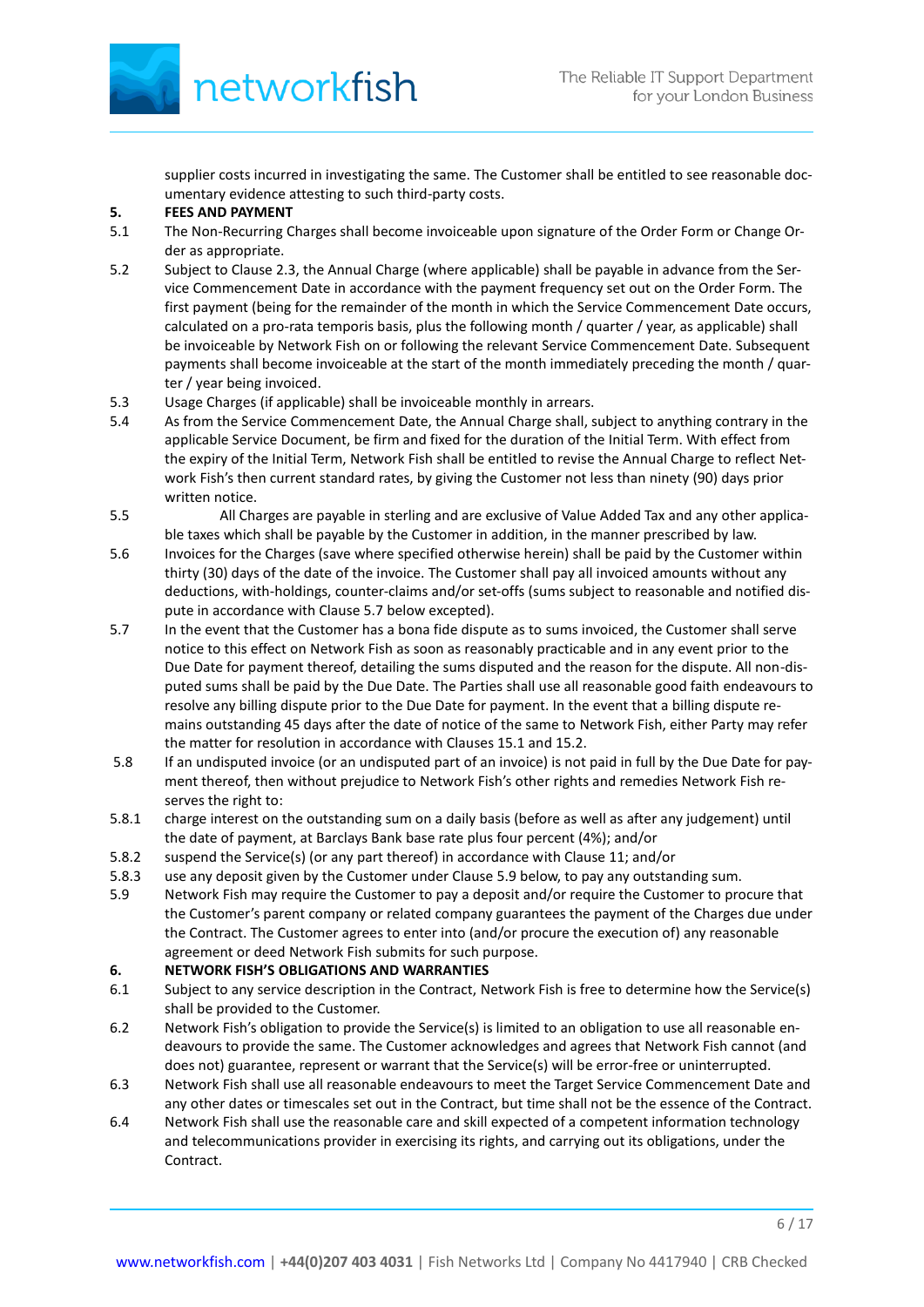

- 6.5 Subject to any further description in the Service Document(s) and the Customer performing its obligations, Network Fish shall install and configure the Software (if applicable) if it is specified in the Contract that Network Fish is responsible for installing the Software or (where not so specified) Network Fish shall provide limited remote support to the Customer to enable the Customer to install and configure the Software.
- 6.6 Network Fish warrants that it has the legal capacity and authority to enter into the Contract.
- 6.7 Network Fish warrants that the Service(s) shall be provided in compliance with all applicable Laws.
- 6.8 Network Fish is not responsible to the Customer for unauthorised access to Customer Content or the unauthorised access to, or use of, the Service(s) unless the unauthorised access or use results from Network Fish's failure to meet any security obligations stated in the Contract.

## **7. CUSTOMER OBLIGATIONS AND WARRANTIES**

- 7.1 The Customer shall:
- 7.1.1 follow Network Fish's reasonable instructions and guidelines in relation to the Service(s), including any set out in the Documentation; and
- 7.1.2 provide Network Fish with such up-to-date information, co-operation and support as Network Fish may reasonably require pursuant to the Contract; and
- 7.1.3 appoint the Customer Contact and designate suitably knowledgeable, qualified and authorised employees, who have access rights to all of the Customer's relevant systems and Customer Equipment to provide co-ordination and assistance to Network Fish. The Customer agrees and warrants that the Customer Contact and any additional or replacement nominated employees have the appropriate level of authority to make decisions relating to the Service(s). The Customer shall notify Network Fish in writing of any updates required to such authorised personnel. Network Fish shall have no liability for failure to deal with requests or respond to instructions from persons not appropriately authorised by the Customer in writing; and
- 7.1.4 maintain any Customer Equipment to a safe standard; and
- 7.1.5 ensure that any Customer Equipment located at an Network Fish Site(s) is clearly labelled as belonging to the Customer; and
- 7.1.6 inform Network Fish forthwith if the Customer Equipment is subject to interference or malfunctioning and it may, or is reasonably likely to, affect the Service(s); and
- 7.1.7 promptly provide sufficient technology to enable Network Fish to provide remote support where it is necessary to do so; and
- 7.1.8 promptly install and configure the Software, if (as specified in the Contract or as otherwise notified to the Customer) the Customer is responsible for installing the Software; and
- 7.1.9 ensure that, where applicable, the Customer's systems comply with the reasonable hardware and software requirements notified to the Customer by Network Fish or detailed in the applicable Service Document; and
- 7.1.10 ensure that the Software (where applicable) is compatible with the Customer's systems; and
- 7.1.11 comply with the Portal Terms of Use; and
- 7.1.12 only use the Service(s) (where applicable) in accordance with the Acceptable Use Policy; and
- 7.1.13 use any Customer Equipment, Network Fish Equipment and/or Software in a skilful and proper manner by properly trained personnel; and
- 7.1.14 to the extent that the Service(s) is reliant upon the continued provision of other Network Fish services (such as Connectivity Services), ensure that the Customer continues to contract with Network Fish for those other services for the duration of the Service(s); and
- 7.1.15 be responsible for the accuracy of information provided on the Service Delivery Form and promptly complete and return the same to Network Fish; and
- 7.1.16 take all reasonable steps (including testing with the latest commercially available detection software) to ensure that any software used with or in conjunction with the Service(s) is not infected by Malicious Code; and
- 7.1.17 undertake any work required to be carried out by the Customer as specified in the applicable Service Document(s) in a timely manner; and
- 7.1.18 provide suitable space and environment for the Customer Equipment and the Network Fish Equipment (other than when located at Network Fish Sites) in a timely manner.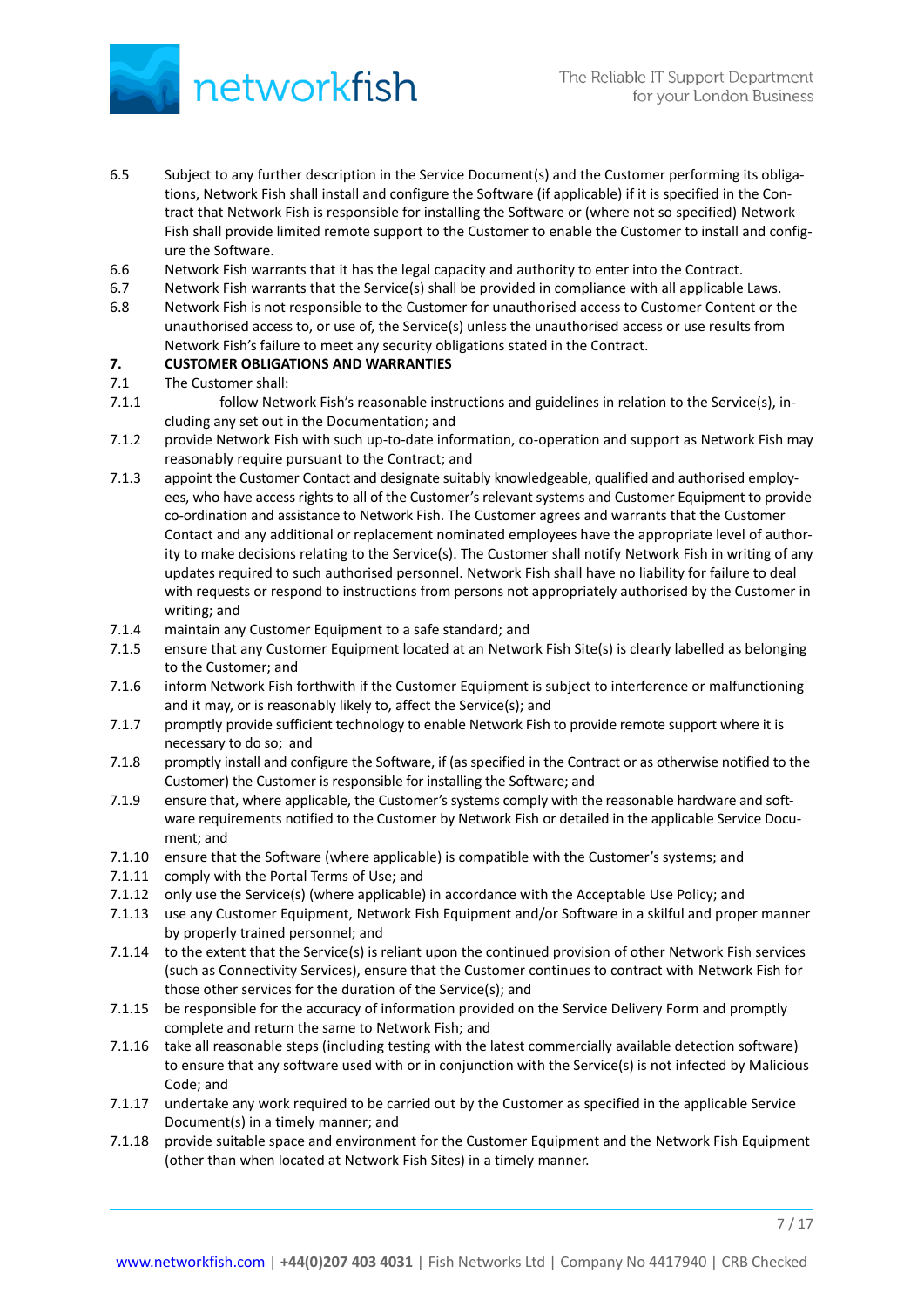

The Customer's compliance with this Clause 7.1 shall be entirely at the Customer's cost.

- 7.2 The Customer shall not (and shall procure that all users of the Service(s) for whom it is responsible pursuant to Clause 7.8 below shall not):
- 7.2.1 use the Service(s), Software, Network Fish Site, or Network Fish Equipment in any way that violates any Laws, or act or omit to act in any way which will place Network Fish in breach of any Laws including but not limited to the Communications Act 2003; and/or
- 7.2.2 use the Service(s), Software, Network Fish Site or Network Fish Equipment in any way that would constitute or contribute to the commission of a crime, tort, fraud or other unlawful activity (including activities deemed unlawful under a complainant's jurisdiction); and/or
- 7.2.3 allow any unauthorised user or third-party access to, or use of the Customer Equipment, the Network Fish Equipment, the Network Fish Site(s) (if applicable) or the Service(s) and shall take all reasonable security measures to prevent the same; and/or
- 7.2.4 add to, modify or interfere in any way with the Software, Network Fish Equipment (if applicable), any equipment which is not Customer Equipment, or the Service(s); and/or
- 7.2.5 use the Software, Network Fish Site, the Network Fish Equipment, the Customer Equipment, or the Service(s) in any way that:
- 7.2.5.1 would or may be harmful, or would or may be harmful or detrimental to the reputation of Network Fish and/or its suppliers; and/or
- 7.2.5.2 do anything that may be dangerous or a nuisance or inconvenience to other users of Network Fish's service(s) or the Network Fish Site(s).
- 7.3 The Customer warrants that any material and/or communication received, transmitted, hosted or otherwise processed using the Service(s) (other than entirely unsolicited communications) will not be menacing, of a junk-mail or spam-like nature, illegal, obscene, threatening, defamatory, discriminatory, promote illegal or unlawful activity, be otherwise actionable or in violation of any Laws to which the use of the Service(s) is subject, or infringe the Intellectual Property rights of Network Fish or any third party.
- 7.4 The Customer shall indemnify and keep Network Fish indemnified and hold Network Fish harmless from and against all losses, liabilities, damages, costs, claims, demands and expenses arising out of, or in relation to, any breach by the Customer (including any user of the Service(s) for whom the Customer is responsible pursuant to Clause 7.8 below) of the provisions of Clauses 7.2.1, 7.2.2 and/or 7.3 above.
- 7.5 The Customer agrees to use the Service(s) solely in connection with its general business purposes. The Customer acknowledges that the Service(s) are not designed to be used in circumstances in which errors or inaccuracies in the content, functionality, services, data or information provided by the Service(s) or the failure of the Service(s), could lead to death, personal injury, or severe physical or environmental damage. Unless expressly authorized by Network Fish in the Contract, the Customer agrees not to use the Service(s) for any such purpose.
- 7.6 The Customer warrants that it has the legal capacity and authority to enter into the Contract.
- 7.7 The Customer warrants it shall comply with all applicable Laws and any relevant licences and permits to operate the Customer Equipment and to provide the Customer Content to the extent required under the Contract.
- 7.8 The Customer is responsible for (and shall be liable to Network Fish in respect of) the use of the Service(s) (including any incurred charges) by any of its employees and any other person who has been given access to the Service(s) by the Customer, and any person who gains access to the Customer Content or the Service(s) as a result of the Customer's failure to use reasonable security precautions, even if such use was not authorised by the Customer.

### **8. STAFF AND CONTRACTORS**

- 8.1 Network Fish shall ensure that Network Fish Personnel possess appropriate skills and experience. Network Fish reserves the right to replace any Network Fish Personnel at any time without the Customer's consent.
- 8.2 Neither Party shall, without the other Party's prior written consent, actively initiate recruitment of any staff of the other Party directly involved in the provision and/or support of the Service(s) during the currency of the Contract and for a period of 12 months following termination.

# **9. RISK, TITLE AND WARRANTY**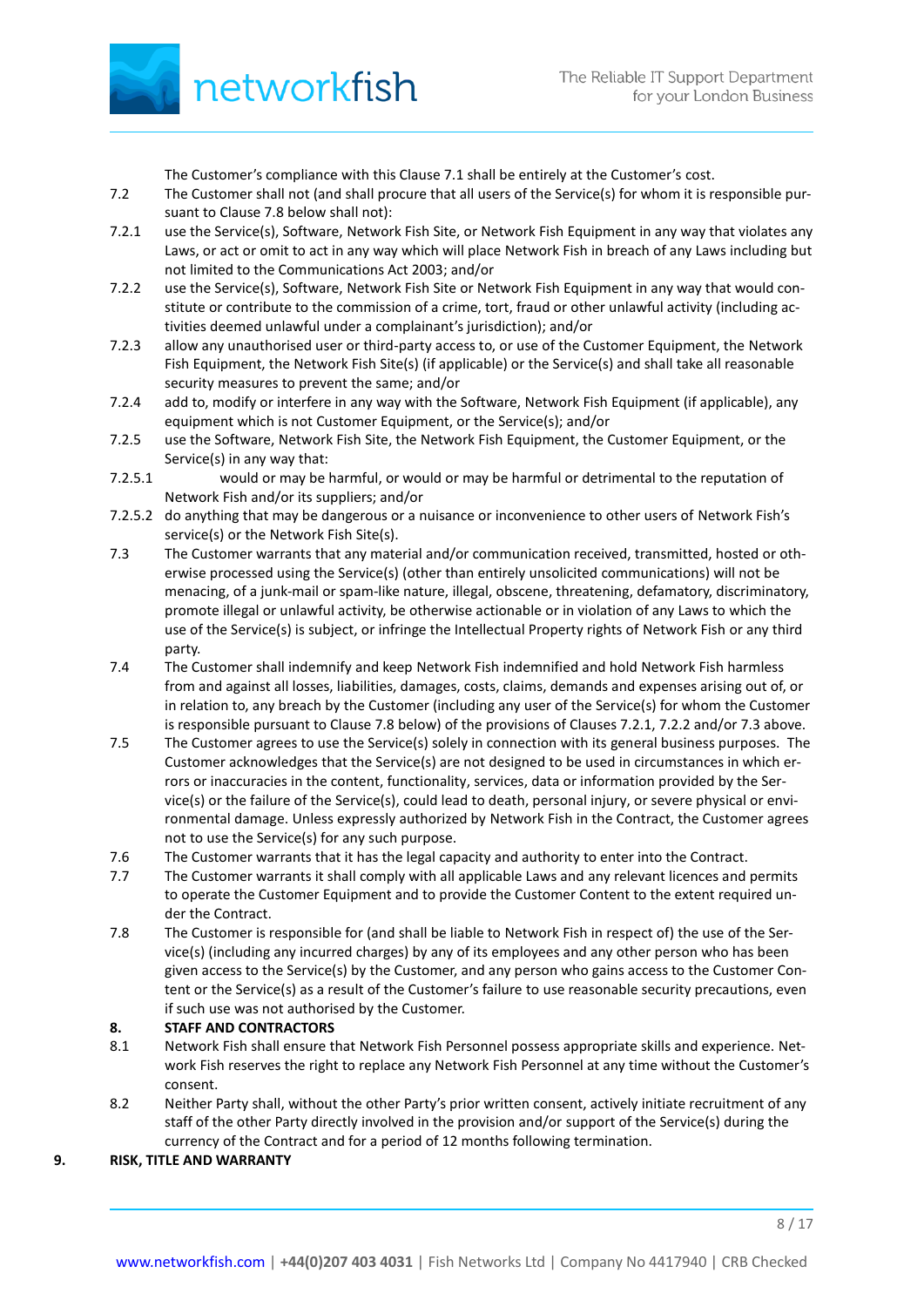

- 9.1 On delivery of each item of the Purchased Equipment and/or the Network Fish Equipment (if applicable), full risk of damage to, or loss of, such equipment shall pass to the Customer. The Customer shall be responsible for the safety, safe custody and safe use of the Purchased Equipment and/or the Network Fish Equipment whilst it is in the Customer's custody and the Customer shall be liable to Network Fish for any loss or damage to the Network Fish Equipment except for (i) fair wear and tear and (ii) any loss or damage caused by the negligent act or omission of Network Fish.
- 9.2 On full payment of the Non-Recurring Fee, title in the Purchased Equipment shall pass to the Customer. If the Non-Recurring Fee is not paid in full, then title in the Purchased Equipment shall not pass to the Customer and without prejudice to Network Fish's other rights and remedies, Network Fish reserves the right to recover and resell the Purchased Equipment and, for that purpose, the Customer grants to Network Fish an irrevocable licence to enter the premises where the Purchased Equipment is located during Normal Business Hours following two (2) Working Days' notice. The Customer shall keep the Purchased Equipment wholly identifiable and distinguishable from other goods until such time that title passes to the Customer. For the avoidance of doubt, nothing in the Contract shall act to transfer ownership of any Network Fish Equipment to the Customer.
- 9.3 Purchased Equipment which is subject to a maintenance service by Network Fish shall be maintained as per the applicable Service Document.
- 9.4 Where a manufacturers' warranty applicable to items of Purchased Equipment does not automatically transfer to the Customer upon the sale of the Purchased Equipment, Network Fish shall use all reasonable endeavours to assign to the Customer the benefit of any such manufacturers' warranty. Network Fish does not provide any additional warranty for items of Purchased Equipment.
- **10. INTELLECTUAL PROPERTY & LICENSING, CUSTOMER CONTENT, DATA PROTECTION AND CONFIDENTI-ALITY**
- 10.1 Title to the Software and the Intellectual Property within the Service(s), the Software and the Documentation is held by Network Fish or its third-party licensors ("Licensors").
- 10.2 In the event that the Customer is provided with access to, or use of, third party Software, the Customer agrees to abide by any third party software conditions of use as set out in any relevant End User License Agreements (EULA) provided or made available to the Customer by Network Fish (whether via the Portal or otherwise). The Customer shall (and shall procure that all users of the Software shall) only use the Software in accordance with such EULA applicable to the Software.
- 10.3 Network Fish warrants that it has the right to use and sub-license the Software to provide the Service(s) and grants to the Customer a non-exclusive, non-transferable, non-sub-licensable licence to use the Software in connection with the Service(s). Network Fish shall only be liable in respect of such Software to the extent liability is limited in accordance with the terms of the applicable EULA.
- 10.4 The Customer agrees that Network Fish may provide the Licensors with information regarding the Customer's use of their software, including information on the number of licenses required for the Customer's use or access of the software, the country in which the Customer's is located and the Customer's name and address. The Customer hereby releases Network Fish from any and all liability Network Fish may have to the Customer in relation to any use or other dealing with that information provided pursuant to this Clause 10.4 by Licensors and agrees to co-operate with Network Fish in order to provide this information.
- 10.5 Network Fish and/or a Licensor (or its nominated representatives), may at Network Fish's expense, access the Customer Site and Customer systems and records relevant to usage of the Software, to ascertain compliance with any EULA and Clause 10.4 above, during Normal Business Hours and subject to reasonable prior notice.
- 10.6 If the Customer uses software it has purchased for itself in the receipt of the Service(s) which has not been licensed by Network Fish, the Customer shall acquire permission to use the software from the person with the rights to the software and must comply with any restrictions regarding license mobility where applicable.
- 10.7 The Customer grants Network Fish a worldwide, irrevocable (except on Contract termination), royaltyfree, non-exclusive, sub-licensable (to Network Fish's authorised subcontractors only) right for the duration of the Contract to process the Customer Content to the extent reasonably necessary to perform its obligations under the Contract. This provision does not apply where the Service is a Connectivity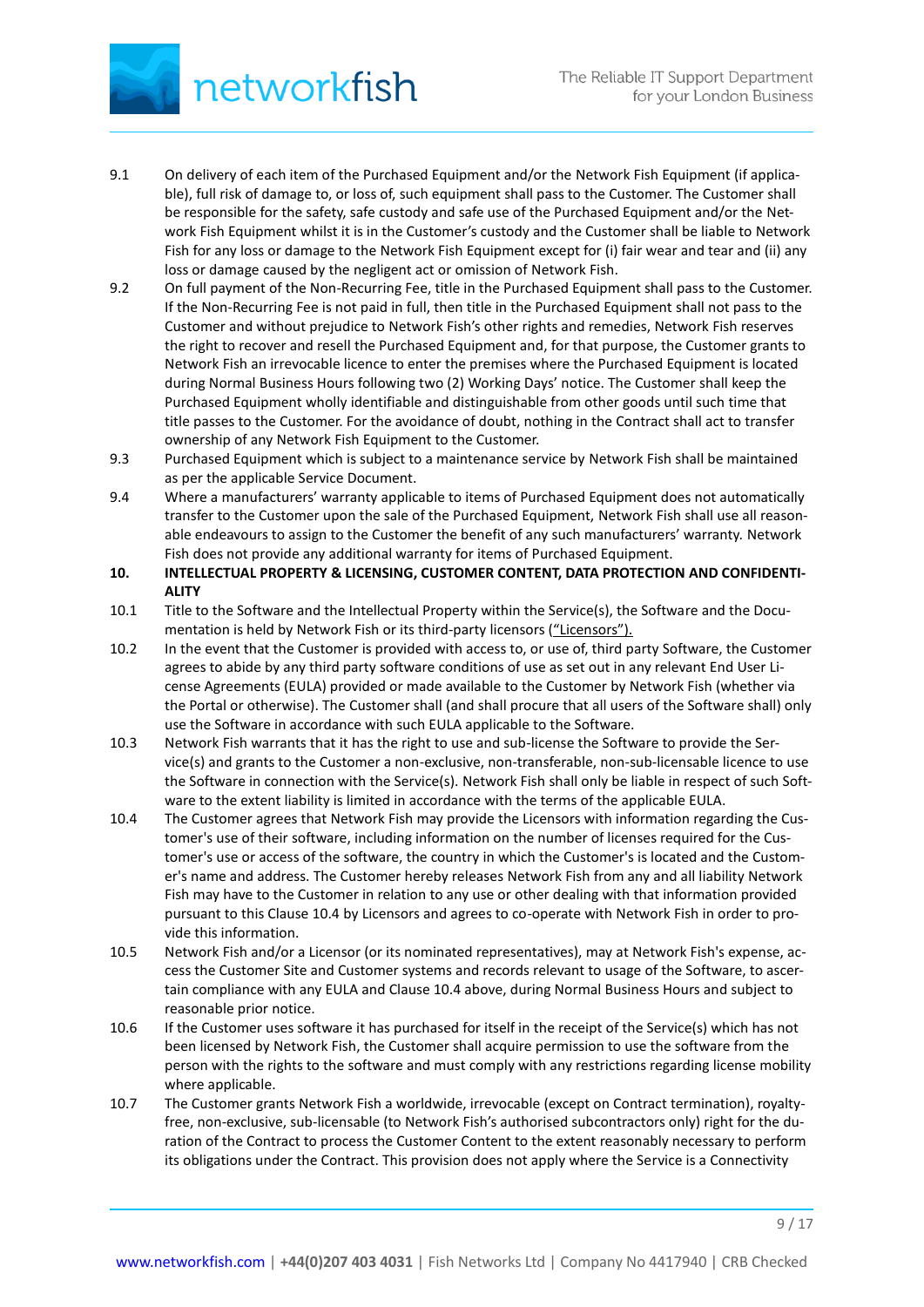Service, as Network Fish acts as a mere conduit for Customer Content.

- 10.8 Unless expressly stipulated otherwise, the Customer shall not (i) reverse engineer, disassemble, decompile or otherwise attempt to access or determine the source code of the Software (except as and only to the extent any of the foregoing is permitted by the licensing terms governing use of any open sourced components included with the Software), (ii) copy, "frame" or "mirror" any content available on the Software on any other server or wireless Internet-based device, (iii) re-distribute or sublicense the Software, or any part thereof, to any third party, (iv) operate the Software for use by third parties or otherwise operate the Software on a service bureau basis, without Network Fish's express prior written consent, (v) copy, or reproduce the Software in any way, in whole or in part, (vi) modify or create any derivative work based on the Software, or (vii) allow, permit or assist any third party to do any of the foregoing.
- 10.9 Network Fish shall indemnify the Customer in respect of all claims, losses, reasonable costs and reasonable expenses (including reasonable legal fees) that are made against, or incurred by, the Customer as the result of a claim by a third party that the provision of the Service(s) and/or Software by Network Fish to the Customer, infringes the Intellectual Property rights of any third party. Network Fish shall only be liable to indemnify pursuant to this Clause provided that: (i) Network Fish is promptly notified of any such claim; (ii) Network Fish is given sole control of the claim and the freedom to defend or settle the claim as it deems fit; (iii) the Customer provides all reasonable assistance to Network Fish at Network Fish's cost in respect of the claim; (iv) the Customer makes no statements or admits any liability in respect of the claim; (v) the claim does not arise from the use of the Service(s) otherwise than as permitted under the Contract; (vi) the claim does not arise from the combining of the Service(s) with any services or equipment not supplied by Network Fish; (vii) the claim does not arise from any modification to the Service(s) or Software not carried out or authorised in writing by Network Fish; and (viii) the claim does not arise from the use of the Software other than in accordance with the applicable software licence.
- 10.10 The Customer shall indemnify and hold harmless Network Fish in respect of all claims, losses, reasonable costs and reasonable expenses (including reasonable legal fees) that are made against, or incurred by, Network Fish as a result of a claim by a third party that Network Fish's installation, use, transmission, storage, possession or accessing of the Customer Equipment, Customer Content, material or third party software provided by the Customer in connection with the Service(s) infringes the Intellectual Property or other rights of a third party. The Customer shall only be liable to indemnify pursuant to this Clause provided that: (i) the Customer is promptly notified of any such claim; (ii) the Customer is given sole control of the claim and the freedom to defend or settle the claim as it deems fit; (iii) Network Fish provides all reasonable assistance to the Customer at the Customer's cost in respect of the claim; (iv) Network Fish makes no statements or admits any liability in respect of the claim.
- 10.11 The Customer acknowledges that any software may contain known or unknown security vulnerabilities. Network Fish shall not be liable to the Customer or any third party for any loss or damage (including, without limitation, any direct, indirect, special or consequential loss) arising from known or unknown security vulnerabilities with any software (including the Software).
- 10.12 The Customer may apply updates, new releases, upgrades or patches ("Modifications") to the software it uses in connection with the Service(s). In such event, the Customer acknowledges that (i) new or amended Software may be required to maintain compatibility but may not be available or immediately available and (ii) if it installs such Modifications before any new or amended Software is available, then the Service(s) may be affected. Network Fish shall not be liable for any adverse effects caused in whole or in part by the installation of Modifications to Customer's software pursuant to this Clause 10.12.
- 10.13 The Customer shall ensure that it promptly (and no later than reasonably required by Network Fish) installs all Modifications to the Software that Network Fish makes available to the Customer (unless the Contract stipulates that Network Fish is responsible for installing such Modifications).
- 10.14 The Customer and Network Fish will each comply with the provisions of the Data Protection Act 1998 (the "Act") in relation to the processing of data received pursuant to the Contract. In relation to Customer Personal Data (defined within the Act) received by Network Fish pursuant to the Contract, Network Fish shall act as the "data processor" and the Customer shall be the "data controller" for the purposes of the Act. The Customer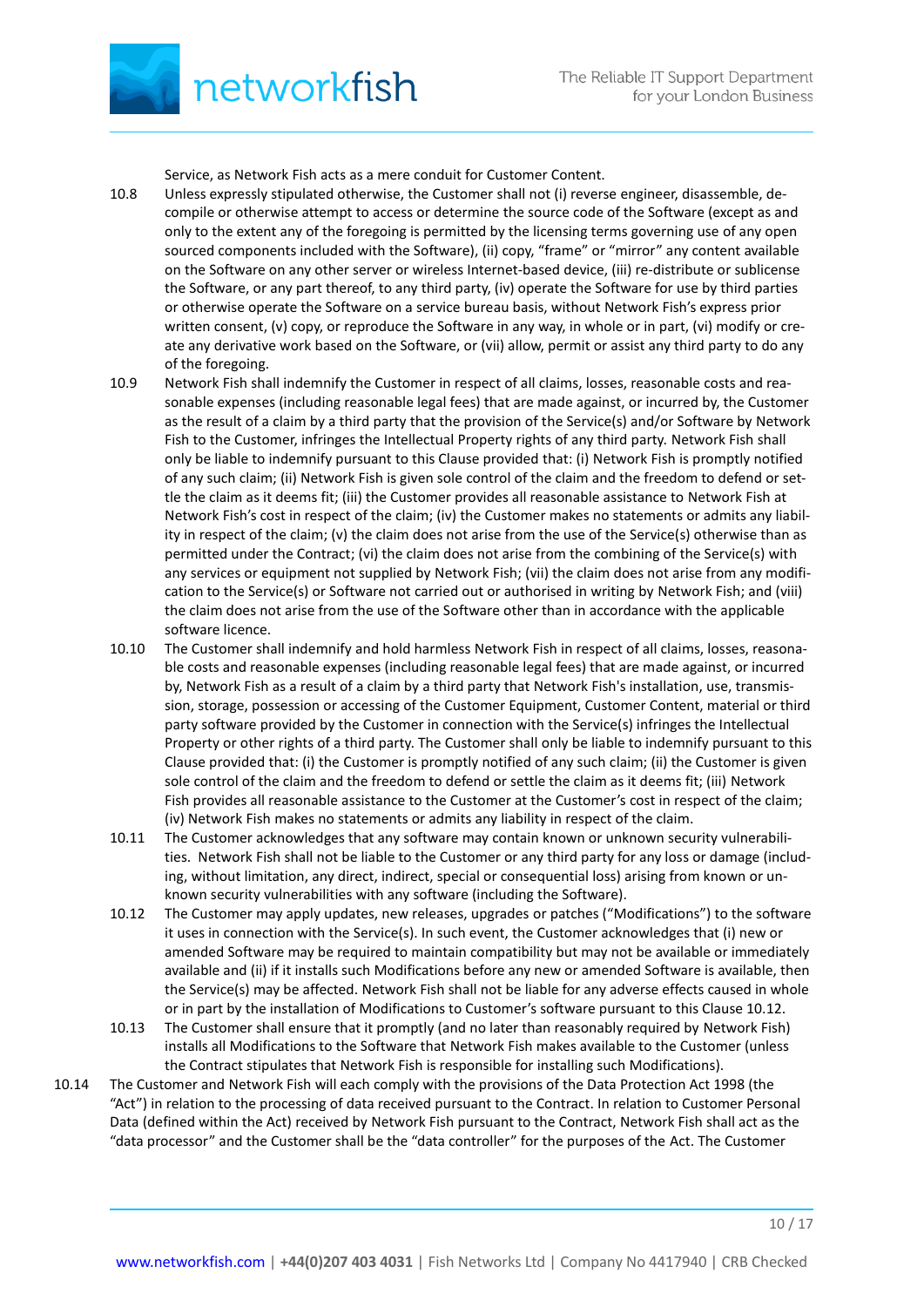

confirms that it has obtained all necessary consents from the data subjects concerned for the transfer of Personal Data to Network Fish. The Customer agrees, subject to the requirements of this Clause, that although Network Fish does not store Personal Data outside of the European Economic Area (EEA), Network Fish Personnel working outside of the EEA may have access to the systems upon which the Personal Data is held. Network Fish agrees and warrants that it will not provide access to Personal Data to any Network Fish Personnel outside of the EEA unless that person meets the requirements stated below during the entire time that it has access to such Personal Data:

- 10.14.1 the Network Fish Personnel who may access the Personal Data is either (i) located in a country for which the European Commission has made a positive finding of adequacy, or (ii) the Network Fish Personnel is located in the United States and has certified to the United States Department of Commerce "Safe Harbour Framework", and
- 10.14.2 the Network Fish Personnel that have access to the relevant Network Fish systems have signed a confidentiality agreement with Network Fish containing substantially equivalent clauses regarding data protection and confidentiality.
- 10.15 Without prejudice to Network Fish suspension and termination rights, and although Network Fish cannot routinely access any Customer Content, Network Fish will notify the Customer if it becomes aware of (or aware of any allegation of) Customer Content that violates the terms of the Contract ("Prohibited Content") and such Prohibited Content shall promptly be removed from the Service(s). If the Customer fails to promptly remove the Prohibited Content, Network Fish may (without liability) remove the Prohibited Content from the Service(s) or disable access to the Prohibited Content. Notwithstanding the foregoing, Network Fish may (without liability) remove or disable access to the Prohibited Content without prior notice as required by applicable legislation or to comply with any judicial, regulatory or other governmental order or request or order of any law enforcement office. If Network Fish removes Prohibited Content without prior notice, it will promptly notify the Customer thereafter, unless prohibited from doing so by law.
- 10.16 Subject to Clauses 10.16.1 and 10.16.2 below, neither the Customer nor Network Fish shall, without the other Party's prior written consent, disclose to any third party any Confidential Information of the other Party which comes to that Party's attention pursuant to the Contract. Each Party shall only use the Confidential Information of the other Party as reasonably required to exercise its rights and/or perform its obligations under the Contract and shall only disclose it to those of its employees, agents and contractors having a reasonable need to know pursuant to the Contract. Each Party shall use no lesser degree of care in respect of the other Party's Confidential Information than it uses in respect of its own Confidential Information and which in any event shall be not less than reasonable care. Upon termination of the Contract, if requested to do so by the other Party, a Party shall promptly return or certify destroyed all of the other Party's Confidential Information.
- 10.16.1 The Customer agrees that Network Fish may disclose relevant information pertaining to the Contract and the Service(s), to any relevant third party (including but not limited to its suppliers and the Customer's landlords at the Customer Site(s) to the extent reasonably required by such third party in order to allow provision of the Service(s).
- 10.16.2 Each Party agrees that the other Party may disclose the Confidential Information belonging to the first party, required to be disclosed pursuant to any applicable law, court or regulatory authority. Each Party shall promptly notify the other Party of any such disclosure requirement to the extent that it is legally permissible to do so.
- 10.17 Each Party agrees that damages alone would not be an adequate remedy for any breach of Clause 10.16 and accordingly, without prejudice to any other rights or remedies available, each Party shall be entitled to seek injunctive or other equitable relief to prevent any breach or threatened breach of Clause 10.16 by the other Party.
- 10.18 Neither Party shall make, or permit any person to make, any public announcement concerning the Contract without the prior written consent of the other Party (such consent not to be unreasonably withheld or delayed), except as required by law, any governmental or regulatory authority (including, without limitation, any relevant securities exchange), any court or other authority of competent jurisdiction.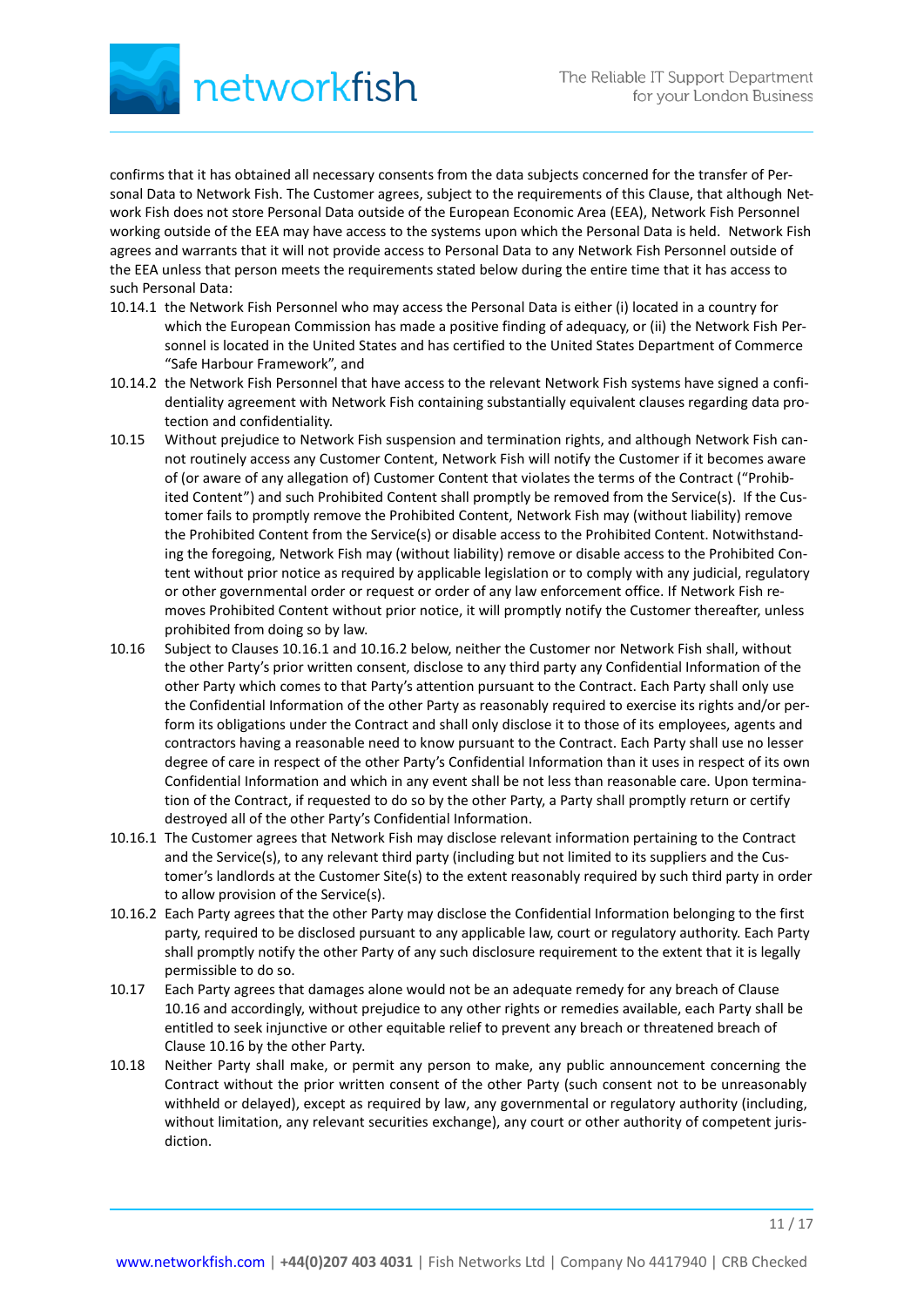

- 10.19 The Customer acknowledges and agrees that it is the best judge of the value and importance of the Customer Content and it is solely responsible for taking out any insurance policy or other financial cover for any costs, expenses, loss or damage, which may arise from any loss, damage or destruction of Customer Content, howsoever occurring.
- 10.20 The Customer acknowledges and agrees that Network Fish has no knowledge of, and accepts no responsibility for, the content, quality, value or use of the Customer Content, traffic or goods or services provided by Customer to end users in connection with the Service(s). The Customer should therefore take all reasonable steps to mitigate the risks inherent in the provision of the Service(s) including, but not limited to, data loss.
- 10.21 Network Fish maintains certain security procedures for the Customer Content while it is stored on or transmitted over equipment and facilities Network Fish controls. The Customer is responsible for management of the Customer Content stored on, or transmitted by means of, the Service(s), including selection and use of the security features and options that Network Fish provides as Service(s). Except to the extent included in the Service(s), as identified in the Contract, the Customer is responsible for developing and maintaining data management and security procedures the Customer deems appropriate, such as application logon security, encryption of data and Malicious Code protection, and retaining source documents and maintaining a procedure that will allow the Customer to recover lost or damaged data. NETWORK FISH DOES NOT GUARANTEE THAT ITS SECURITY PROCEDURES WILL PREVENT THE LOSS OF, ALTERATION OF, OR IMPROPER ACCESS TO, CUSTOMER CONTENT.

## **11. SUSPENSION**

- 11.1 Network Fish may, without terminating the Service(s) or the Contract, suspend provision of any Service(s), in whole or in part:
- 11.1.1 with immediate effect if the Customer is in breach of Clause 7.2.1, 7.2.2 and/or Clause 7.3; and/or
- 11.1.2 immediately upon written notice if the Customer is in breach of any other material obligation under the Contract and, in the case of remediable breach, the Customer fails to remedy that breach within five (5) Working Days of written notice of the breach; and/or
- 11.1.3 immediately upon written notice if the Customer becomes Insolvent; and/or
- 11.1.4 with immediate effect if the Customer's use of the Service(s) may damage or disrupt the proper functioning of the infrastructure and/or equipment used to provide services to Network Fish's other customers; and/or
- 11.1.5 with immediate effect if Network Fish is obliged to comply with the order, instruction or request of a court, government, emergency services organisation or other competent judicial, governmental, administrative or regulatory authority; and/or
- 11.1.6 for operational reasons (including but not limited to, planned and emergency works) in accordance with the applicable Service Document.
- 11.2 Network Fish's right to suspend a Service(s) pursuant to Clause 11.1 above is without prejudice to Network Fish's termination rights under Clause 12 below, or any other right under the Contract or at law.
- 11.3 Where Network Fish has suspended the Service(s) pursuant to Clause 11.1.1, 11.1.4 or 11.1.5 above and it has not been practicable to provide written notice prior to such suspension, Network Fish shall inform the Customer as soon as is reasonably practicable thereafter.

### **12. TERM AND TERMINATION**

- 12.1 Subject to earlier termination of the Contract in accordance with its terms, the Contract shall continue in force:
- 12.1.1 until the expiry of the Initial Term (where an Initial Terms applies) and thereafter unless or until terminated by either Party giving to the other Party not less than three (3) months' prior written notice to expire no earlier than the end of the Initial Term or at any time thereafter; or
- 12.1.2 for the period stated on the Order Form where it relates to a project or a specific number of days; or
- 12.1.3 where the Services are purely Pay As You Go Services, for the period such Service(s) are in use by the Customer.
- 12.2 In the event that the Customer wishes to cancel a Service, the Customer shall send an email to [sales@networkfish.com](mailto:sales@networkfish.com) specifying the Customer's name, the site (including postcode) at which the relevant Service(s) is provided, what the Service(s) is and any applicable service reference numbers. Network Fish shall confirm such cancellation, and any relevant Termination Payment (defined below)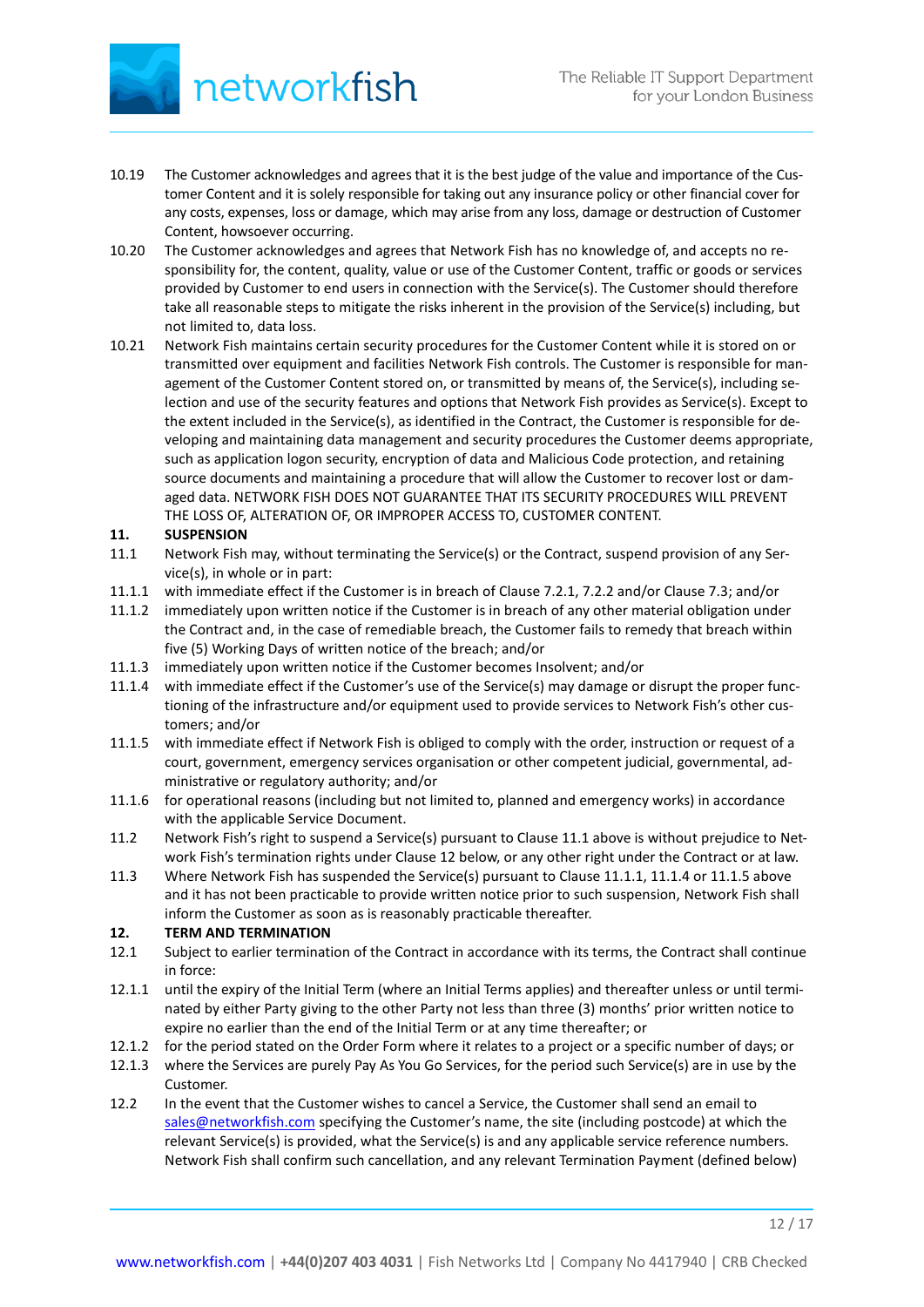to the Customer within 10 Working Days of receipt of such request.

- 12.3 Each Party shall have the right on immediate notice to the other Party, to terminate the Contract at any time in the event that the other Party:
- 12.3.1 has committed a material breach of the Contract (other than a failure on the part of the Customer to make payment of sums when due) and fails to remedy such breach within twenty-eight (28) days of notice from the other Party requiring the breach to be remedied. The aforementioned twenty-eight (28) day remedy period shall only apply where a breach is capable of remedy; if it is not capable of remedy, the Contract shall be terminable by immediate written notice; or
- 12.3.2 becomes Insolvent.
- 12.4 Network Fish shall have the right on immediate notice to the Customer, to terminate the Contract at any time in the event that the Customer fails to make payment of any undisputed Charges by the Due Date and fails to remedy such breach within fourteen (14) days of notice from Network Fish requiring the breach to be remedied.
- 12.5 Network Fish shall have the right to terminate any Service and/or the Contract immediately upon written notice if instructed to do so by a court of law, regulator or other appropriate authority.
- 12.6 Except in the event of termination of the Contract by the Customer pursuant to Clauses 12.3.1 or 12.3.2 above, or by Network Fish pursuant to Clause 12.5 above, where a Service is terminated or otherwise brought to an end by the Customer, without cause, the Termination Payment shall be payable by the Customer.

For the purpose of this Clause, the Termination Payment shall mean:

- (a) where an Initial Term applies and termination occurs after the Service Commencement Date: (i) all arrears of Charges payable under the Contract up to the date of termination plus (ii) all remaining Charges not yet paid which would otherwise have been payable for the greater of the remainder of the Initial Term or the required three(3) month notice period;
- (b) where an Initial Term applies but the Service Commencement Date has not yet occurred: (i) the Non-Recurring Charges, plus (ii) 50% of the first year's Annual Charge plus (iii) all charges incurred or committed to by Network Fish with third party suppliers, plus (iv) any charges identified in the relevant Service Document as being recoverable pursuant to this Sub-Clause. provided always that the Termination Payment to be paid pursuant to this sub-clause does not exceed the total Charges which would otherwise by payable by the Customer in respect of the Initial Term;
- (c) where the Service is a Pay As You Go Service: there shall be no Termination Payment;
- (d) where the Service is a Professional Service: as set out in the Service Document for Professional Services. The Customer acknowledges and agrees that the Termination Payment is based upon Network Fish's revenue expectation which was reflected in the Charges and is compensatory in nature and not a penalty.
- 12.7 Termination of a Service and/or the Contract shall be without prejudice to the accrued rights and liabilities of either Party subsisting under the Contract prior to termination.
- 12.8 Upon termination of a Service and/or the Contract for any reason:
- 12.8.1 the Customer shall immediately cease to make use of the relevant Service(s) and the Network Fish Equipment (if applicable); and
- 12.8.2 the Customer shall, if required by Network Fish, allow Network Fish Personnel to enter the Customer Site(s) during Normal Business Hours, subject to reasonable advance notice, for the purpose of removing any Network Fish Equipment and de-installing the Service(s); and
- 12.8.3 the Customer shall, within five (5) Working Days of termination of the Contract, return to Network Fish by same day courier any Network Fish Equipment (if applicable) or pay Network Fish for the Network Fish Equipment at its then-current new purchase price if not so returned; and
- 12.8.4 licences granted to the Customer by Network Fish under the Contract shall immediately terminate.
- 12.9 Following termination of the Contract (other than by Network Fish pursuant to Clause 12.3.1, Clause 12.3.2 or Clause 12.4 above) and provided that the Customer's account is fully paid-up, Network Fish will:
- 12.9.1 following the Customer's written request, provide reasonable assistance to the Customer as regards migrating to an alternative service provider, at Network Fish's then-current standard charges; and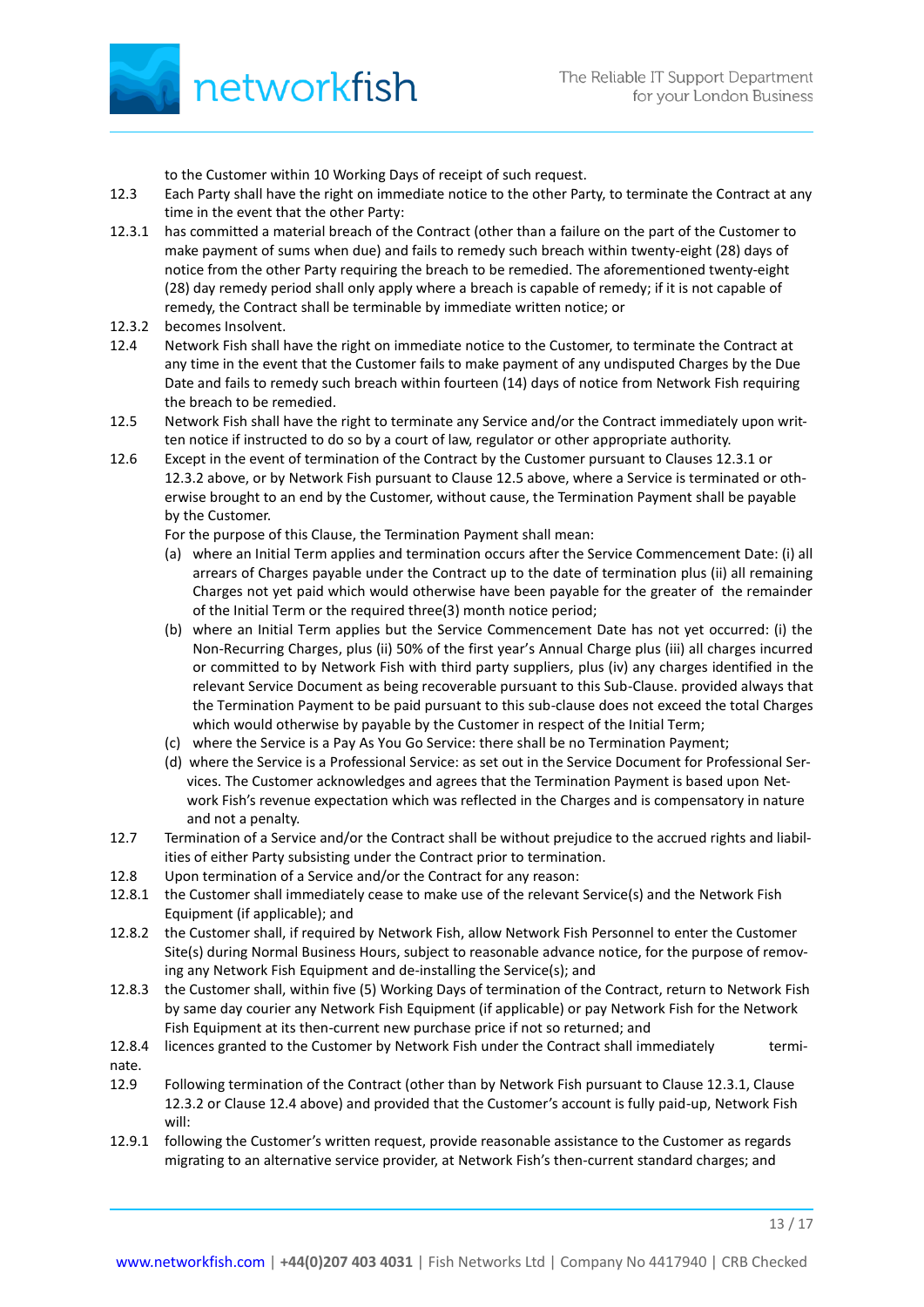

- 12.9.2 promptly refund to the Customer any Annual Charges paid in advance relating to the period after the effective date of termination, calculated on a pro-rata temporis basis.
- 12.10 Clause 5 (Fees and Payment), Clause 7 (Customer Obligations), Clause 8.2 (non-solicitation), Clause 10 (Intellectual Property, Data Protection and Confidentiality), Clauses 12.8 and 12.9 (actions following termination) Clause 13 (Force Majeure, Warranties and Limitation of Liability) and Clause 15 (Disputes, Jurisdiction and Governing Law) and other terms and conditions forming part of the Contract which are agreed by the Parties to survive termination or which by their nature are clearly intended by the Parties to survive termination, shall survive and continue in full force and effect.

# **13. FORCE MAJEURE, WARRANTIES AND LIMITATION OF LIABILITY**

- 13.1 Neither Party shall be liable for any delay or failure in performing its obligations under the Contract caused by a Force Majeure Event. A Party affected by a Force Majeure Event shall serve prompt written notice of the Force Majeure Event and its expected duration on the other Party and shall take all reasonable steps to mitigate the effects of the same.
- 13.2 THE CUSTOMER'S ATTENTION IS PARTICULARLY DRAWN TO THE PROVISIONS OF CLAUSES 13.3 TO 13.8 INCLUSIVE.
- 13.3 ALL WARRANTIES, CONDITIONS, OBLIGATIONS AND TERMS WHICH WOULD OTHERWISE BE IMPLIED INTO THE CONTRACT BY STATUTE, CUSTOM OR LAW (INCLUDING, WITHOUT LIMITATION, IMPLIED WARRANTIES WITH RESPECT TO MERCHANTABILITY, FITNESS FOR PURPOSE AND SATISFACTORY QUAL-ITY), ARE HEREBY EXCLUDED TO THE MAXIMUM EXTENT PERMITTED BY APPLICABLE LAW.
- 13.4 NEITHER PARTY EXCLUDES OR LIMITS THEIR LIABILITY UNDER THE CONTRACT:
- 13.4.1 FOR DEATH OR PERSONAL INJURY CAUSED BY ITS (OR ITS EMPLOYEES', AGENTS' OR CONTRACTORS') NEGLIGENCE; AND
- 13.4.2 FOR FRAUDULENT MISREPRESENTATION; AND
- 13.4.3 FOR BREACH OF THE DATA PROTECTION AND/OR CONFIDENTIALITY OBLIGATIONS SET OUT IN CLAUSE 10); AND
- 13.4.4 TO INDEMNIFY THE OTHER PARTY PURSUANT TO THE CONTRACT; AND
- 13.4.5 TO MAKE ANY TERMINATION PAYMENT DUE PURSUANT TO CLAUSE 12.6 ABOVE.
- 13.5 WITHOUT PREJUDICE TO CLAUSE 13.4 ABOVE, EACH PARTY'S ENTIRE LIABILITY FOR DAMAGE TO THE TANGIBLE PROPERTY OF THE OTHER PARTY, CAUSED BY ITS NEGLIGENCE (OR THE NEGLIGENCE OF ITS EMPLOYEES', AGENTS' AND CONTRACTORS), SHALL NOT IN ANY EVENT EXCEED ONE MILLION POUNDS (£1,000,000) PER EVENT OR SERIES OF CONNECTED EVENTS AND TWO MILLION POUNDS (£2,000,000) IN THE AGGREGATE FOR ALL EVENTS IN ANY 12 MONTH PERIOD.
- 13.6 WITHOUT PREJUDICE TO CLAUSE 13.4 ABOVE, NEITHER PARTY SHALL BE LIABLE TO THE OTHER PARTY FOR ANY
	- LOSS OF PROFITS,
	- LOSS OF BUSINESS OPPORTUNITY,
	- LOSS OF REVENUE,
	- LOSS OF ANTICIPATED SAVINGS
	- WASTED EXPENDITURE
	- DEPLETION OF GOODWILL
	- LOSS OF USE
	- LOSS AND/OR CORRUPTION OF DATA OR INFORMATION (UNLESS OTHERWISE SPECIFICALLY PROVIDED FOR IN THE APPLICABLE SERVICE DOCUMENT)
		- ANY SPECIAL, INDIRECT OR CONSEQUENTIAL LOSS, COST, DAMAGE, CHARGE OR EXPENSE
- 13.7 ANY LIABILITY OF EITHER PARTY TO THE OTHER PARTY WHICH IS NOT (I) UNLIMITED UNDER CLAUSE 13.4 ABOVE, (II) NOT CAPPED UNDER CLAUSE 13.5 ABOVE AND (III) NOT EXCLUDED UNDER CLAUSE 13.6 ABOVE, SHALL NOT IN ANY EVENT EXCEED GREATER OF (I) 150% OF THE TOTAL CHARGES PAID BY THE CUSTOMER UNDER THE CONTRACT IN THE 12 MONTHS PRECEDING THE DATE OF THE RELEVANT CLAIM; AND (II) FIVE THOUSAND POUNDS (£5,000) REGARDLESS OF WHETHER SUCH LIABILITY ARISES FROM A BREACH OF CONTRACT, IN TORT OR OTHERWISE.
- 13.8 THE CUSTOMER ACKNOWLEDGES AND AGREES THAT THE CHARGES REFLECT THE LEVEL OF LIABILITY UNDERTAKEN BY NETWORK FISH AND THAT THE EXCLUSIONS AND LIMITATIONS CONTAINED IN THIS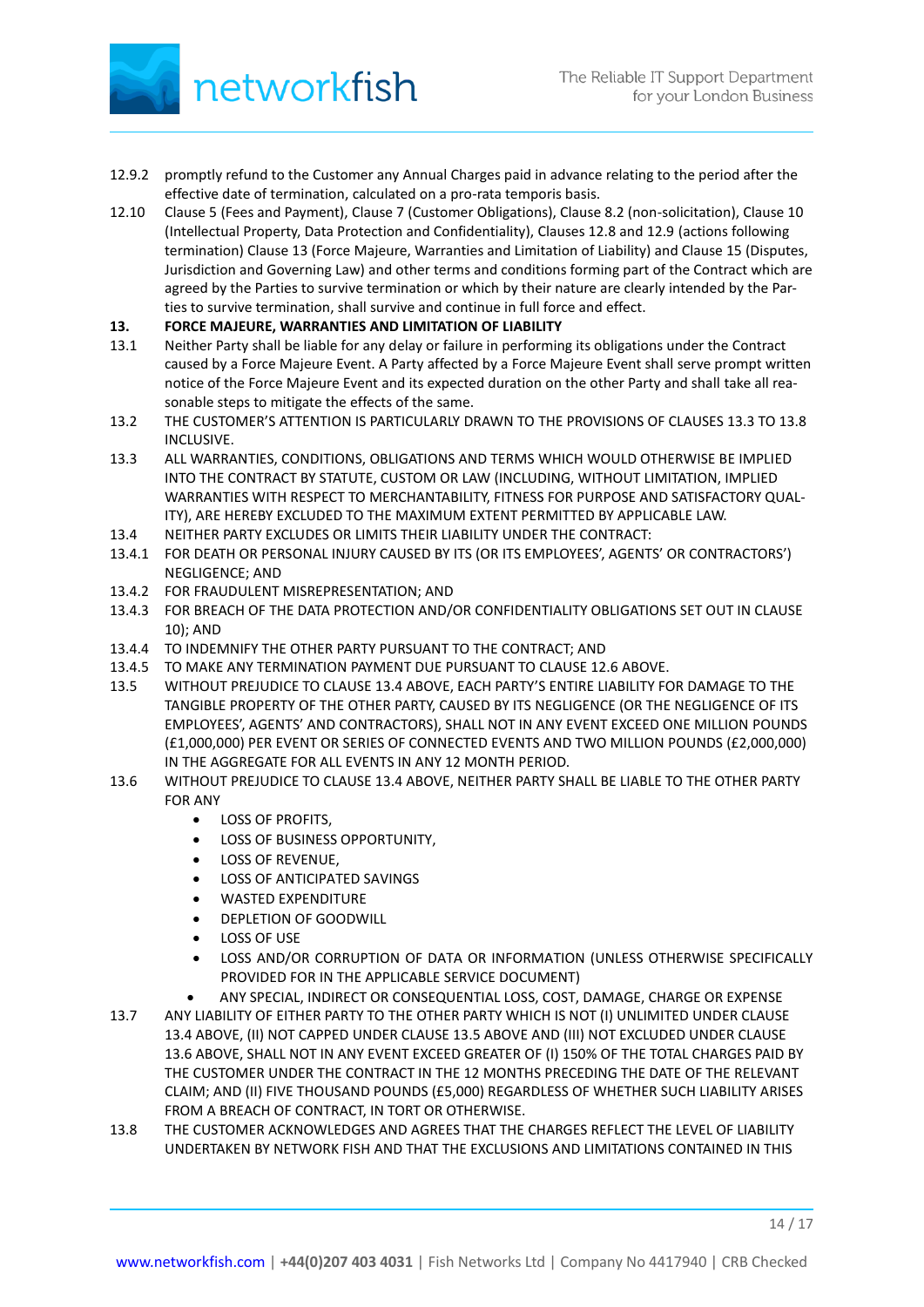

CLAUSE 13 ARE REASONABLE GIVEN THE CHARGES THAT ARE PAYABLE.

### **14. GENERAL**

- 14.1 Unless otherwise stated in the Contract, the Contract may only be modified by the written and signed agreement of the Parties.
- 14.2 Network Fish shall have the right, by serving notice to the Customer, to amend the Contract at any time when this is required to comply with any applicable statutory or regulatory requirements.
- 14.3 Network Fish may enter into subcontracts for the performance of its obligations under the Contract. Network Fish shall be vicariously liable for the acts and omissions of its contractors acting in the course of their engagement by Network Fish.
- 14.4 Neither Party shall at any time assign or transfer (or purport to assign or transfer) the Contract and/or any of its rights or obligations thereunder, in whole or in part, without the prior written consent of the other Party (such consent not to be unreasonably withheld or delayed), save that Network Fish may at any time assign or transfer the Contract and/or any of its rights or obligations thereunder, in whole or in part to any Affiliate of Network Fish; or to any successor to Network Fish following a re-organisation or merger of Network Fish with another organisation; upon notice but without consent.
- 14.5 No delay, neglect or forbearance by either Party in enforcing its rights under the Contract shall be deemed to be a waiver of, or prejudice, such rights.
- 14.6 Any notice or other communication required to be given to a Party under, or in connection with, this Contract, shall be in writing and shall be delivered by hand or sent by pre-paid first-class post or other next working day delivery service providing proof of delivery, at its registered office (if a company) or (in any other case) its principal place of business, or sent by fax to the other Party's main fax number. Any notice or communication shall be deemed to have been received if delivered by hand, on signature of a delivery receipt, or if sent by fax, at 9.00 am on the next Working Day after transmission, or otherwise at 9.00 am on the second Working Day after posting (or at the time recorded by the delivery service).
- 14.7 If any part of the Contract is held by the courts to be unlawful, invalid or unenforceable, that part shall be considered struck-out and the remainder of the Contract shall remain in full force and effect. Network Fish and the Customer shall work together in good faith to agree an enforceable replacement provision capturing the spirit of the original.
- 14.8 The Contract supersedes any prior contracts, arrangements and undertakings between the Parties in relation to the subject-matter thereof and constitutes the entire agreement of the Parties relating to the subject-matter thereof. No terms and conditions set out on any Customer paperwork submitted to Network Fish pursuant to the Contract shall have any force or effect. The Customer shall have no remedy in respect of any statement made to it upon which it relied when entering into the Contract, unless such statement was made fraudulently by Network Fish.
- 14.9 The Parties agree that signed Contract documents delivered by electronic means shall have the same force and effect as signed originals.
- 14.10 The Parties expressly acknowledge and agree: (i) a human readable electronic version of the Contract documents containing the Parties' Electronic Signatures, or containing a mix of physical signatures and Electronic Signatures, shall constitute an original version of such Contract documents; (ii) a Party's use of a key pad, mouse or other device to select an item, button, icon or similar act/action, to otherwise insert their Electronic Signature into Contract documents constitutes that Party's signature as if it had manually signed the same; and (iii) Network Fish's chosen Electronic Signature software shall be accepted as a valid and the solely-required authentication technology.
- 14.11 Both Parties shall:
- 14.11.1 comply with the Bribery Act 2010 at all times and shall not engage in any activity, practice or conduct which would constitute an offence under the Bribery Act 2010 if such activity, practice or conduct had been carried out in the UK; and
- 14.11.2 promptly report to the other Party any request or demand which if complied with would amount to a breach of Contract or would not be compliant with the Bribery Act 2010.
- 14.12 Breach of Clause 14.11 shall be deemed a material breach of the Contract which is not capable of remedy.
- **15. DISPUTES, JURISDICTION AND GOVERNING LAW**